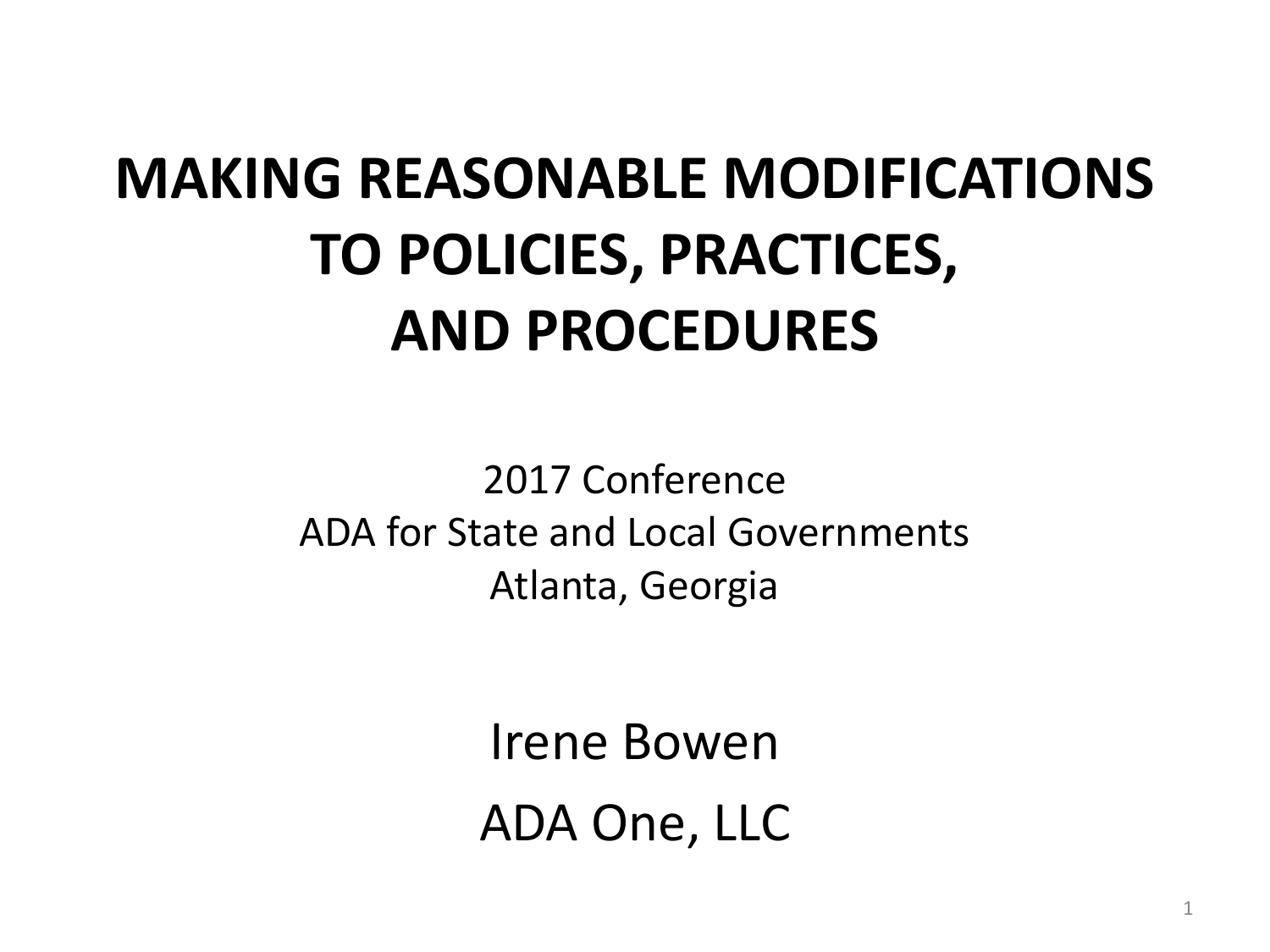## Disclaimer and caution

- These materials are provided for informational purposes only and are *not* to be construed as legal advice. Seek legal counsel to resolve specific issues.
- These materials are not to be posted online, duplicated, or otherwise shared with others without the permission of Irene Bowen, ADA One, LLC.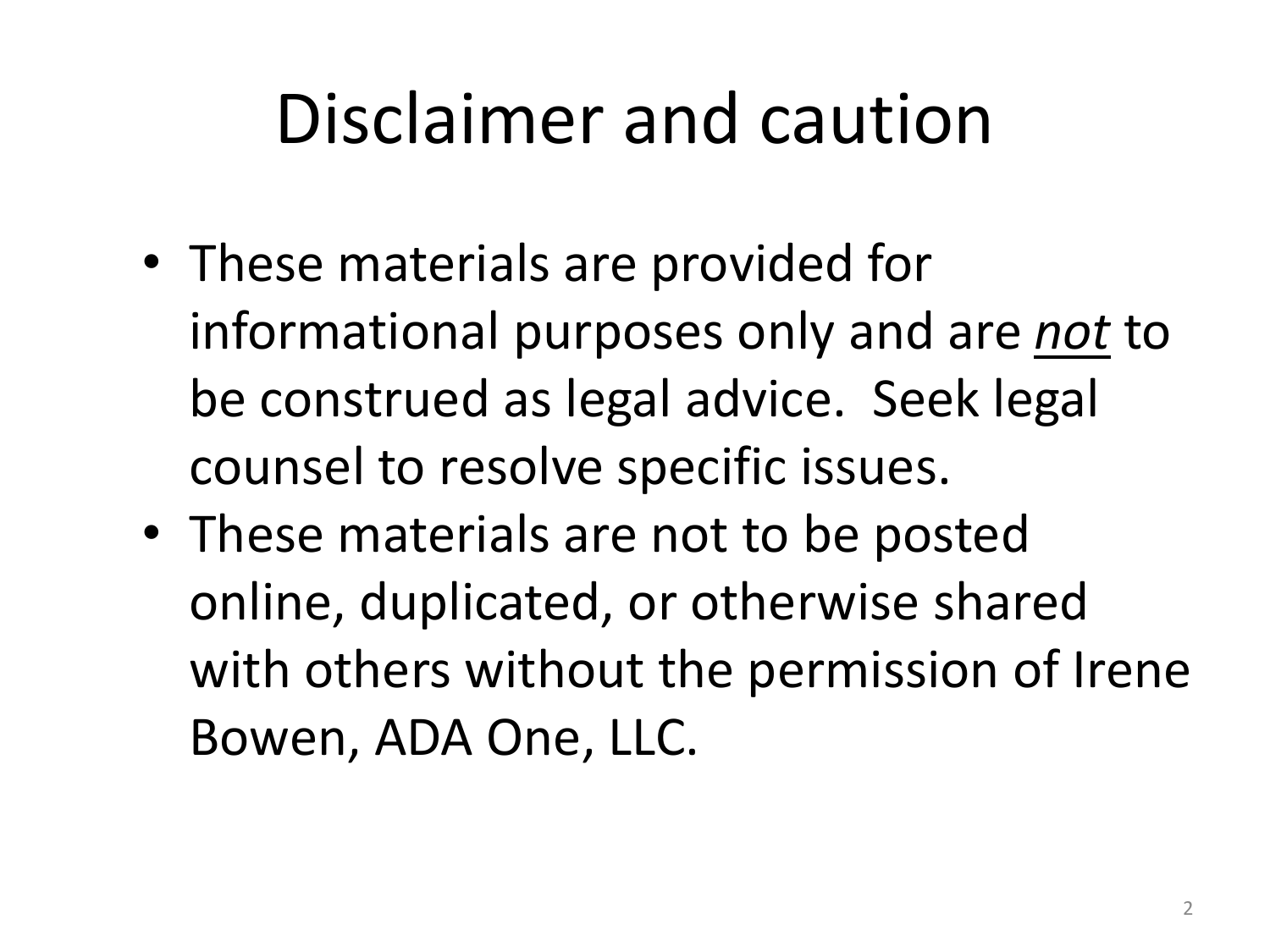## **GENERAL PROVISIONS IN LAW AND REGULATION**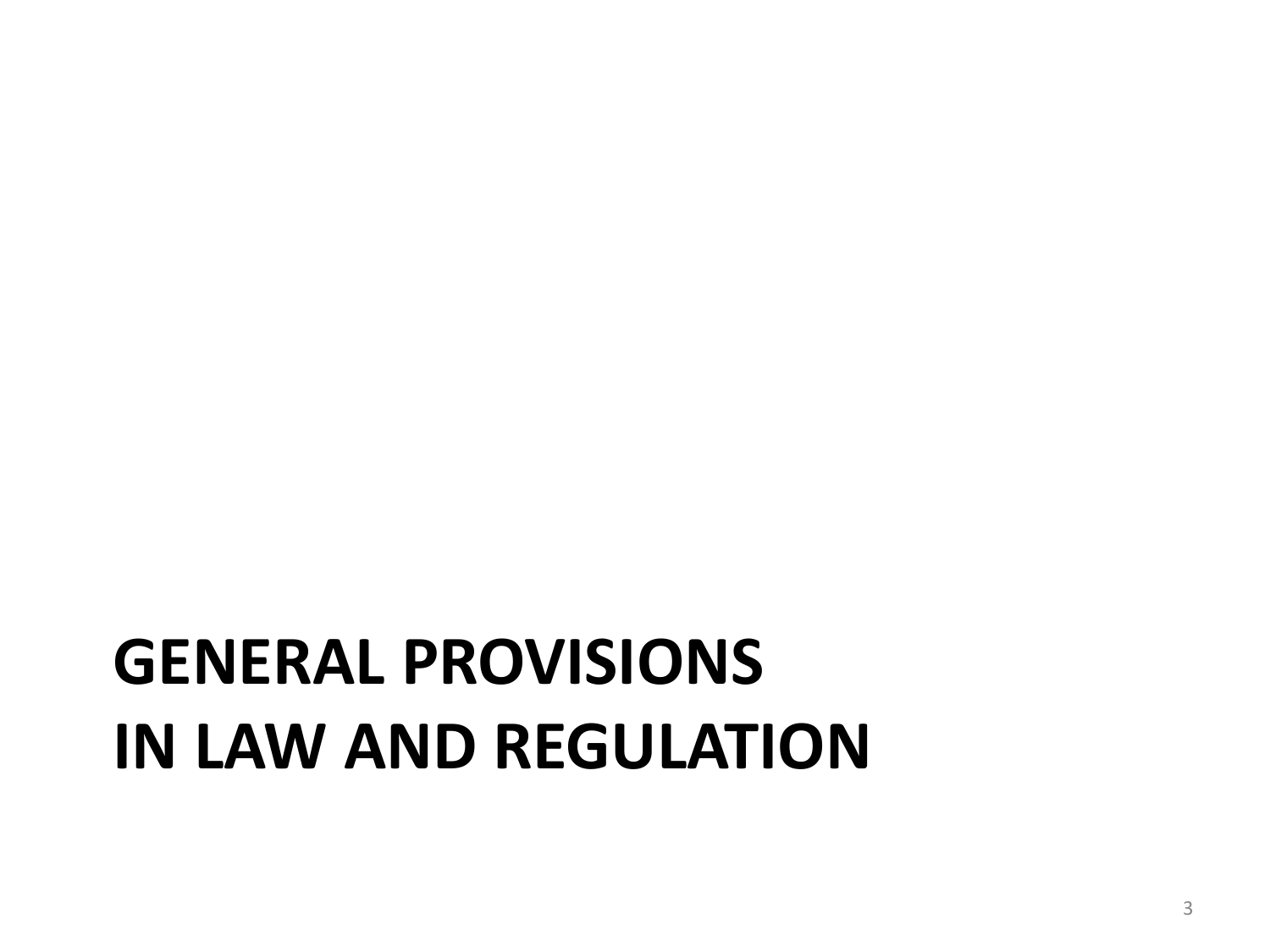### Reasonable modifications

 modifications in policies, practices, or A public entity shall make reasonable procedures when the modifications are necessary to avoid discrimination on the basis of disability, unless the public entity can demonstrate that making the modifications would fundamentally alter the nature of the service, program, or activity.

28 CFR 35.130 (b) (7)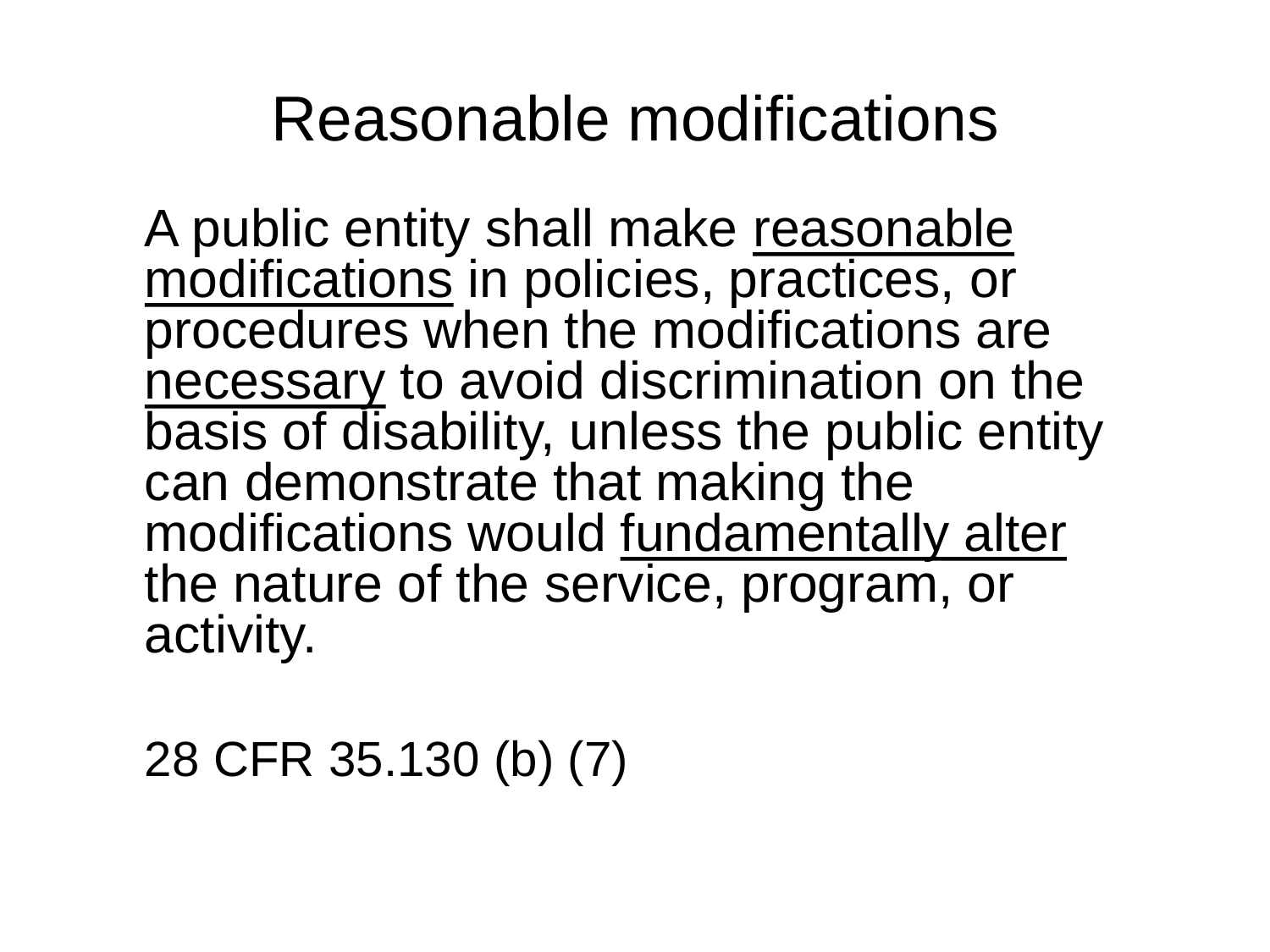### Why reasonable modifications?

- Sometimes things are done just because "we've always done it that way."
- A practice that seems neutral may make it difficult or impossible for a person with a disability to participate.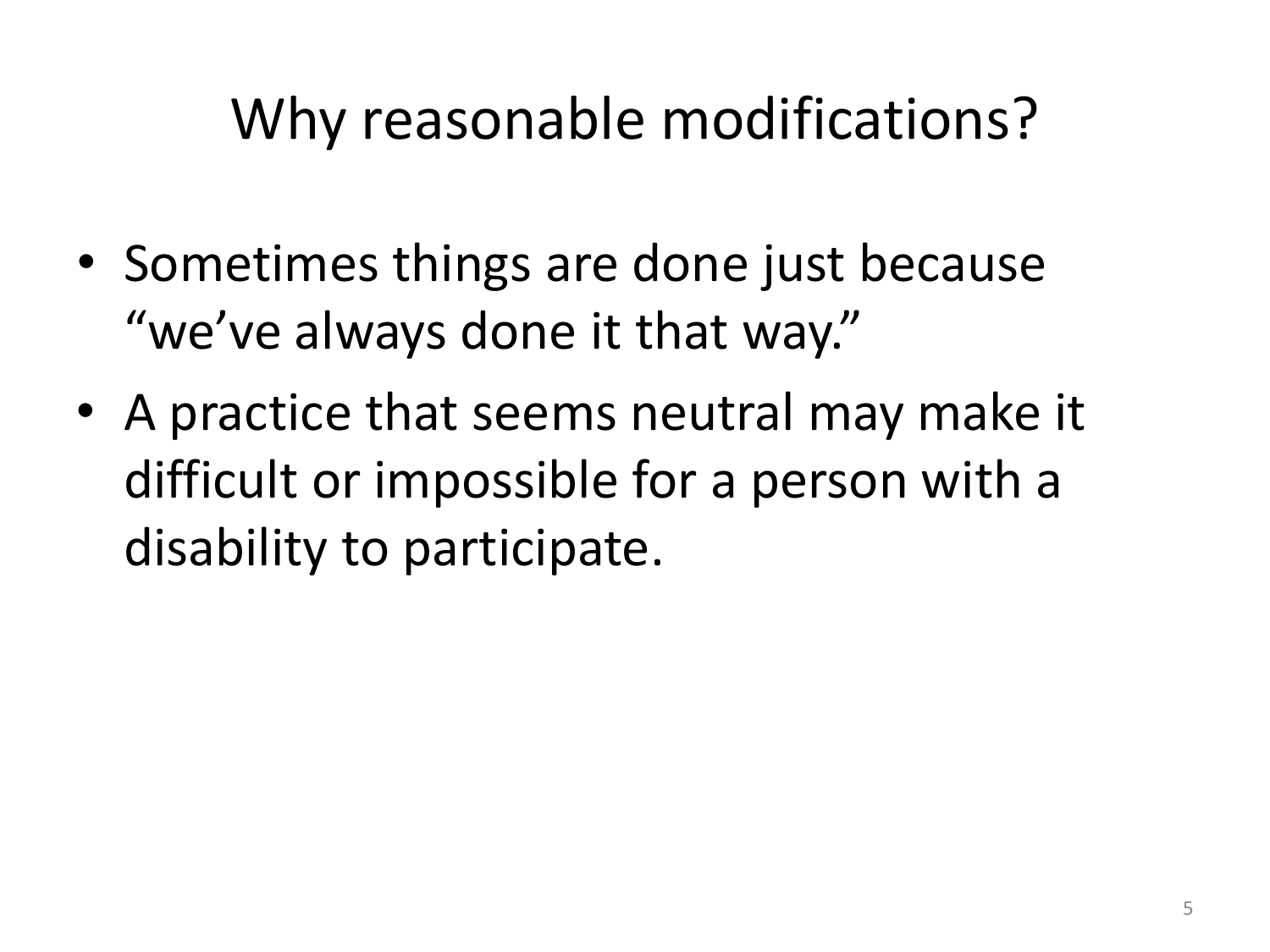### Specific applications

- **E** Allowing person to "bump" to front of line or sit while waiting
- **Emergency evacuation, sheltering**
- Modifying "no pets" policy
- **Allowing mobility devices**
- Modifying event ticketing processes
- Moving the place of a meeting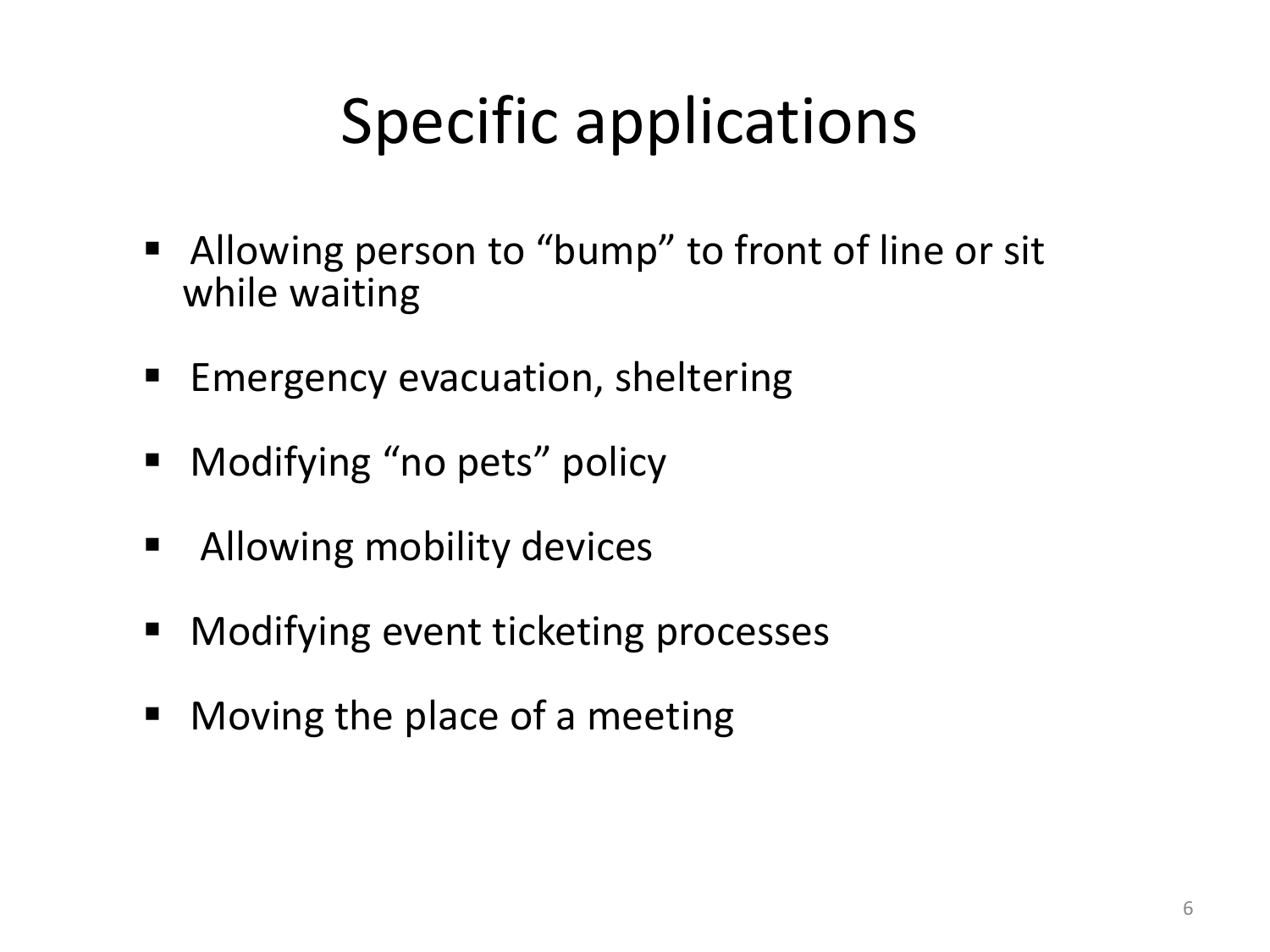# Scope of "necessary"

- Provision extends beyond outright exclusion from program; ADA prohibits unequal participation
- a disability the equal opportunity to participate in the program or enjoy its benefits, it meets • Where failure to modify policy denies a person with "necessary" standard
- Courts are requiring "meaningful access" to entire "experience"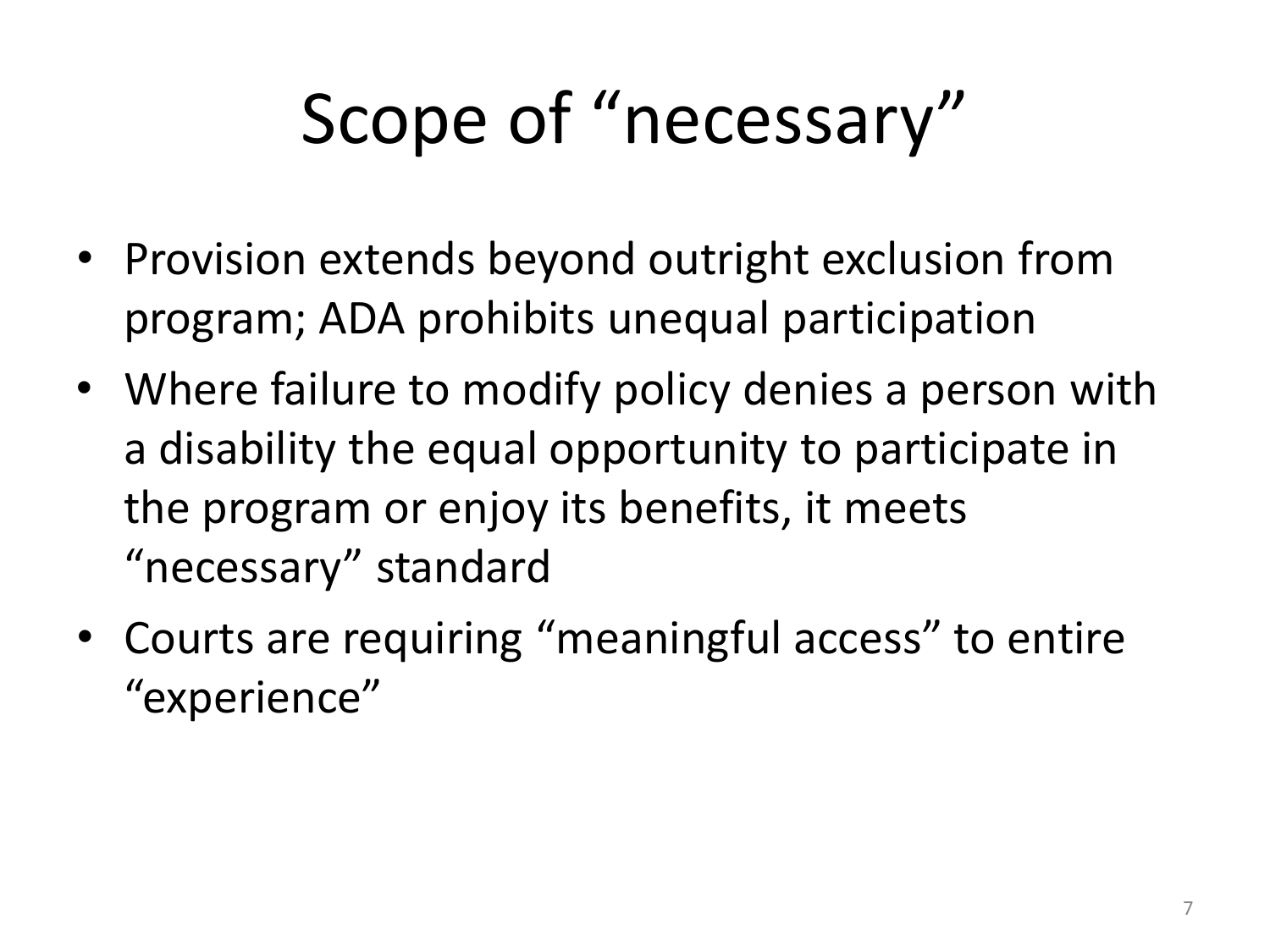## Examples of policy barriers: What reasonable modifications might work?

- A city requires a driver's license as proof of identity for obtaining services.
- A town doesn't allow anything to encroach on sidewalks within a certain set-back area. Because of this, a particular restaurant can't build a ramp to the front door in order to provide access.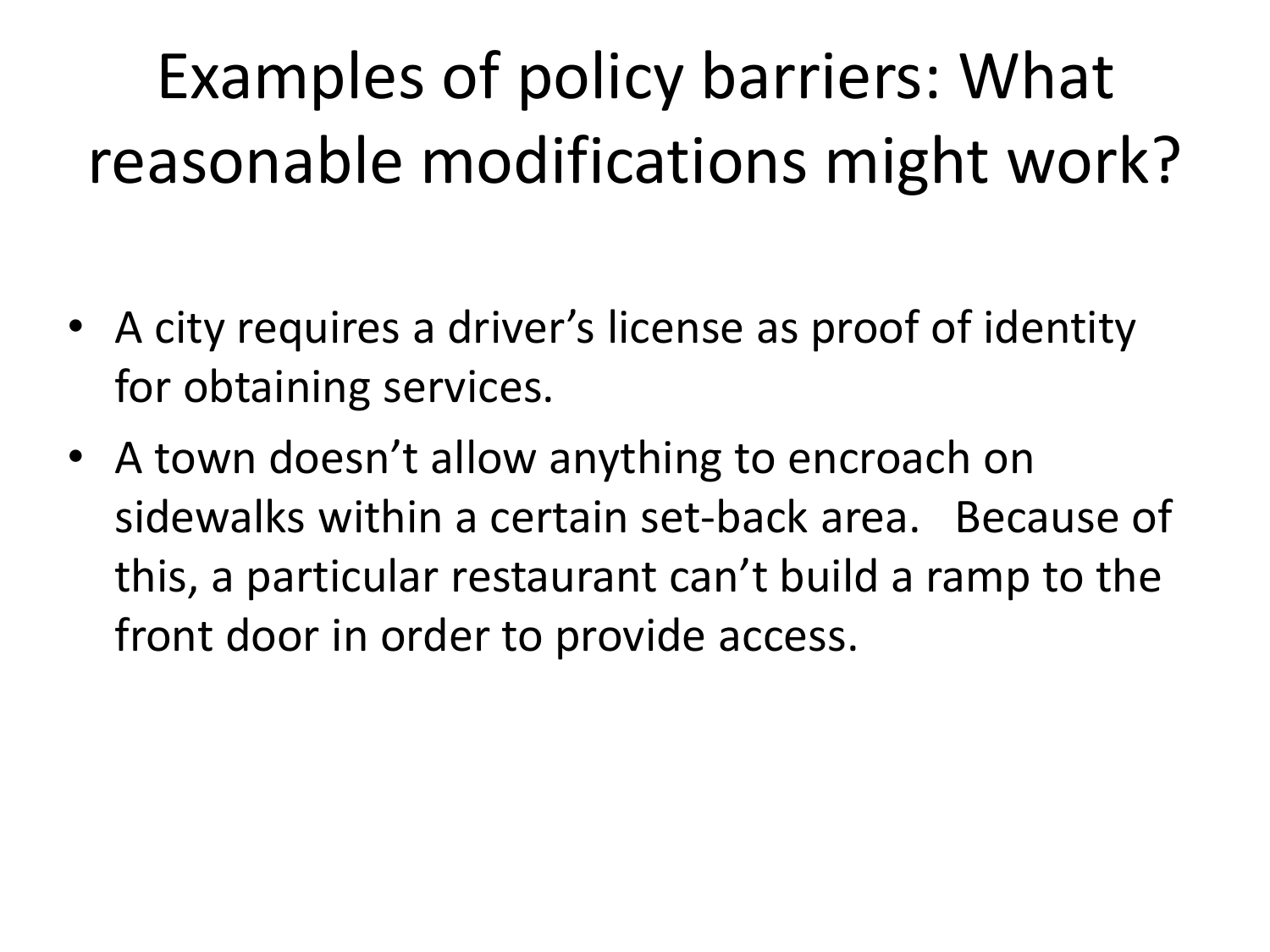# Meaningful access

Some courts require that accommodations ensure meaningful access and enjoyment of the entire experience

Kalani v. Starbucks Corp., 117 F. Supp. 3d 1078 (N.D. Cal. 2015)

- tables faced the wall – Entity met new construction standards, but accessible
- Court: Starbucks violated the ADA by denying the Starbucks experience of a welcoming coffeehouse environment, sense of community

[https://scholar.google.com/scholar\\_case?case=38576100966957](https://scholar.google.com/scholar_case?case=3857610096695703199&q=+Kalani+v.+Starbucks+Corp.&hl=en&as_sdt=20000006) [03199&q=+Kalani+v.+Starbucks+Corp.&hl=en&as\\_sdt=20000006](https://scholar.google.com/scholar_case?case=3857610096695703199&q=+Kalani+v.+Starbucks+Corp.&hl=en&as_sdt=20000006) 03199&q=+Kalani+v.+Starbucks+Corp.&hl=en&as\_sdt=20000006<br>or search Google Scholar for case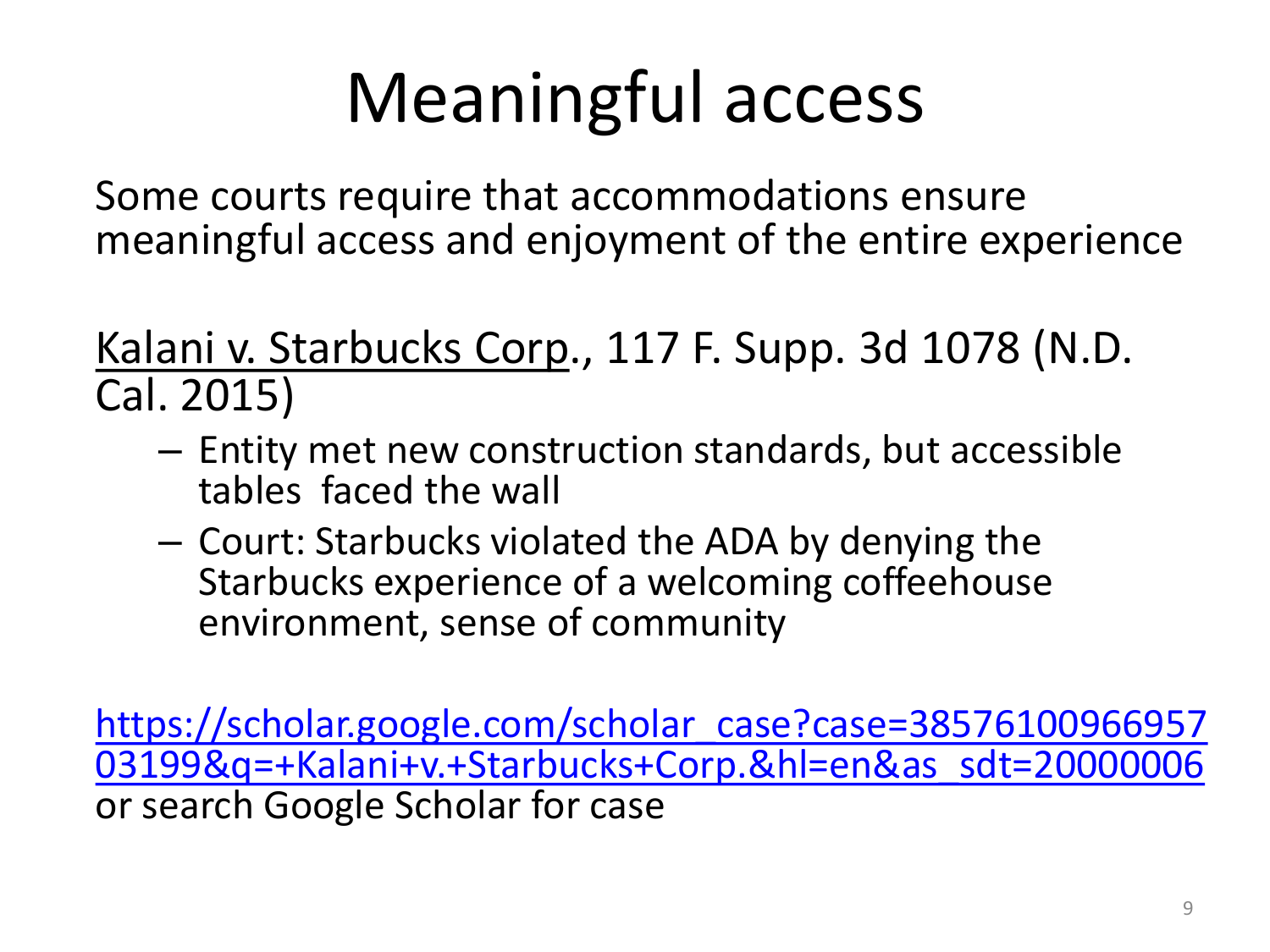### Full and equal enjoyment

- broadcasts over its public address system, including music lyrics. • FedEx Field must provide "auxiliary access" to the content of all
	- – Game-related information
	- $-$  Emergency and public address announcements
	- – Words to music and other entertainment
	- Play-by-play announcements, referee calls, advertisements, cheers
- • Options: LED boards, Jumbotrons, printed lyrics, captioned television
- • Decision based on entitlement to "full and equal enjoyment" of the experience

Feldman v. Pro Football, Inc., Nos. 09-1021, 09-1023, 2011 WL 1097549, [http://www.leagle.com/xmlResult.aspx?xmldoc=In%20FCO%20201](http://www.leagle.com/xmlResult.aspx?xmldoc=In FCO 20110325102.xml&docbase=CSLWAR3-2007-CURR)  [10325102.xml&docbase=CSLWAR3-2007-CURR](http://www.leagle.com/xmlResult.aspx?xmldoc=In FCO 20110325102.xml&docbase=CSLWAR3-2007-CURR) (4th Cir. March 25, 2011) (unpublished)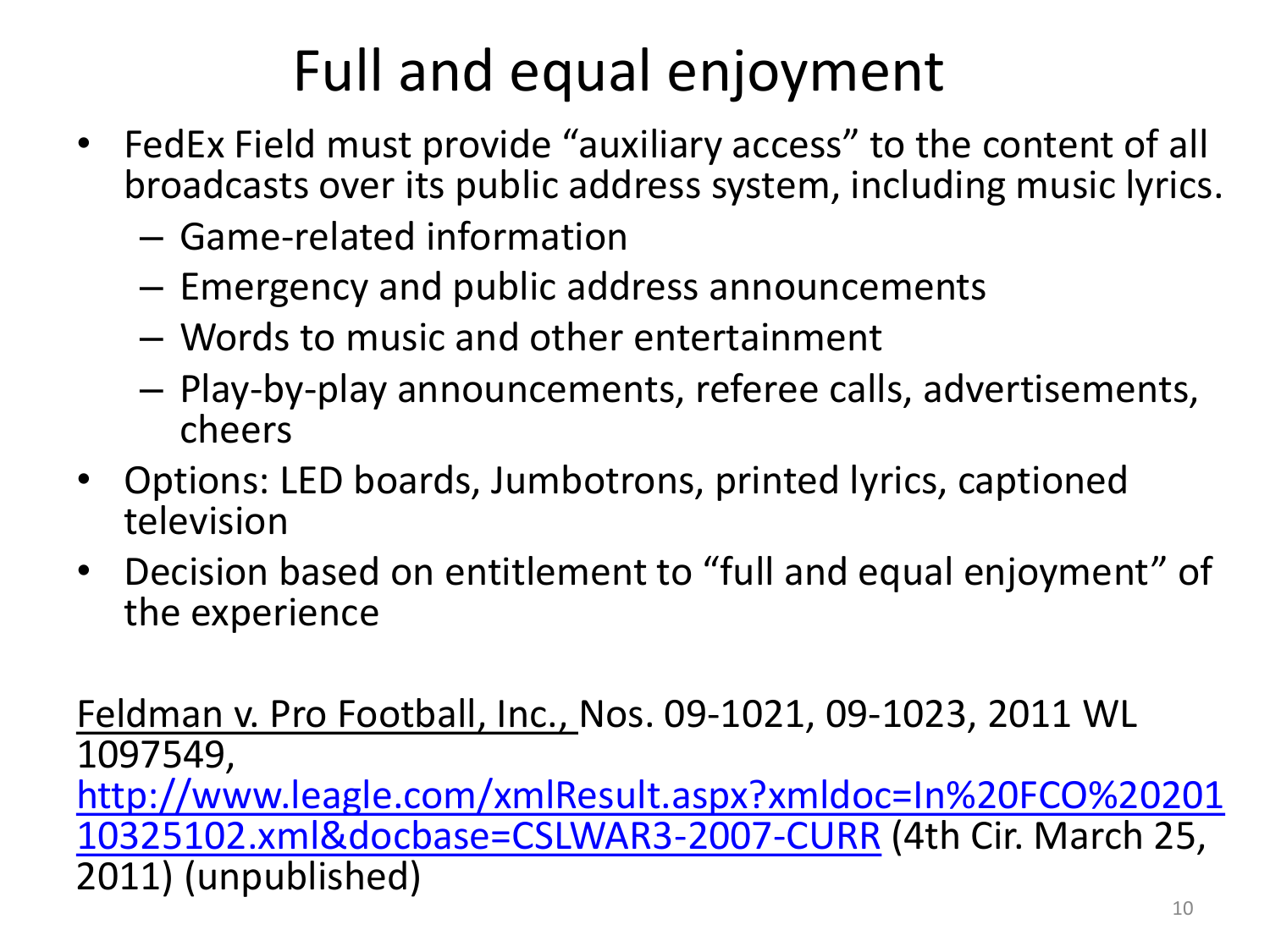## Limitations

Entity not required to take steps that:

- • "fundamentally alter" the nature of the program or activity (that is, it wouldn't be the same program).
- • result in a direct threat to the health or safety of others.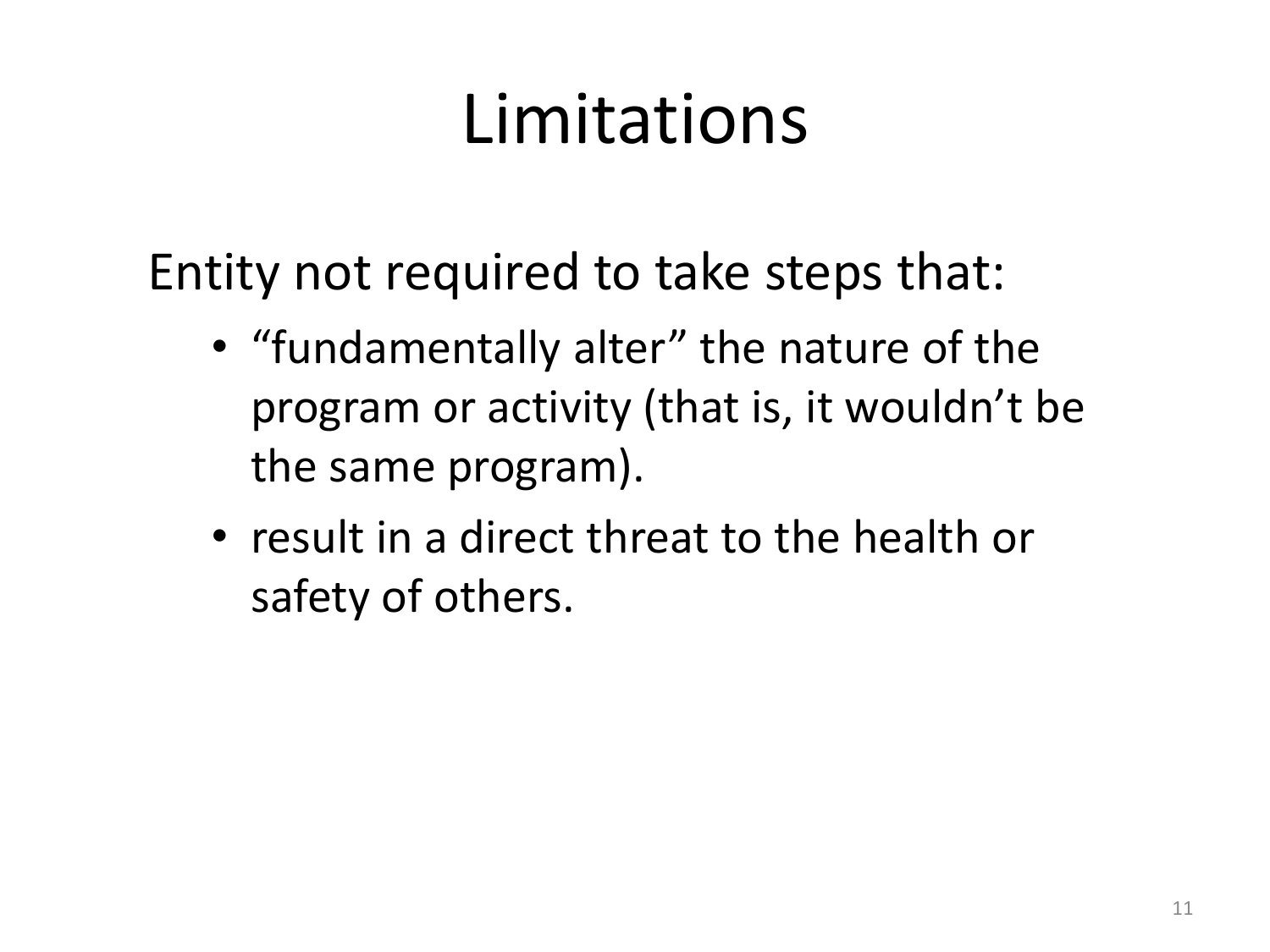## Source of "fundamental alteration" concept

Southeastern Community College v. Davis

- Section 504 decision by the Supreme Court
- Exempting a deaf applicant (who relied on lip reading) from certain clinical components of a nursing program would fundamentally alter the nature of the college's nursing program, as she would not be fully prepared for the career of a licensed registered nurse. 442 U.S. 397 (1979). 12

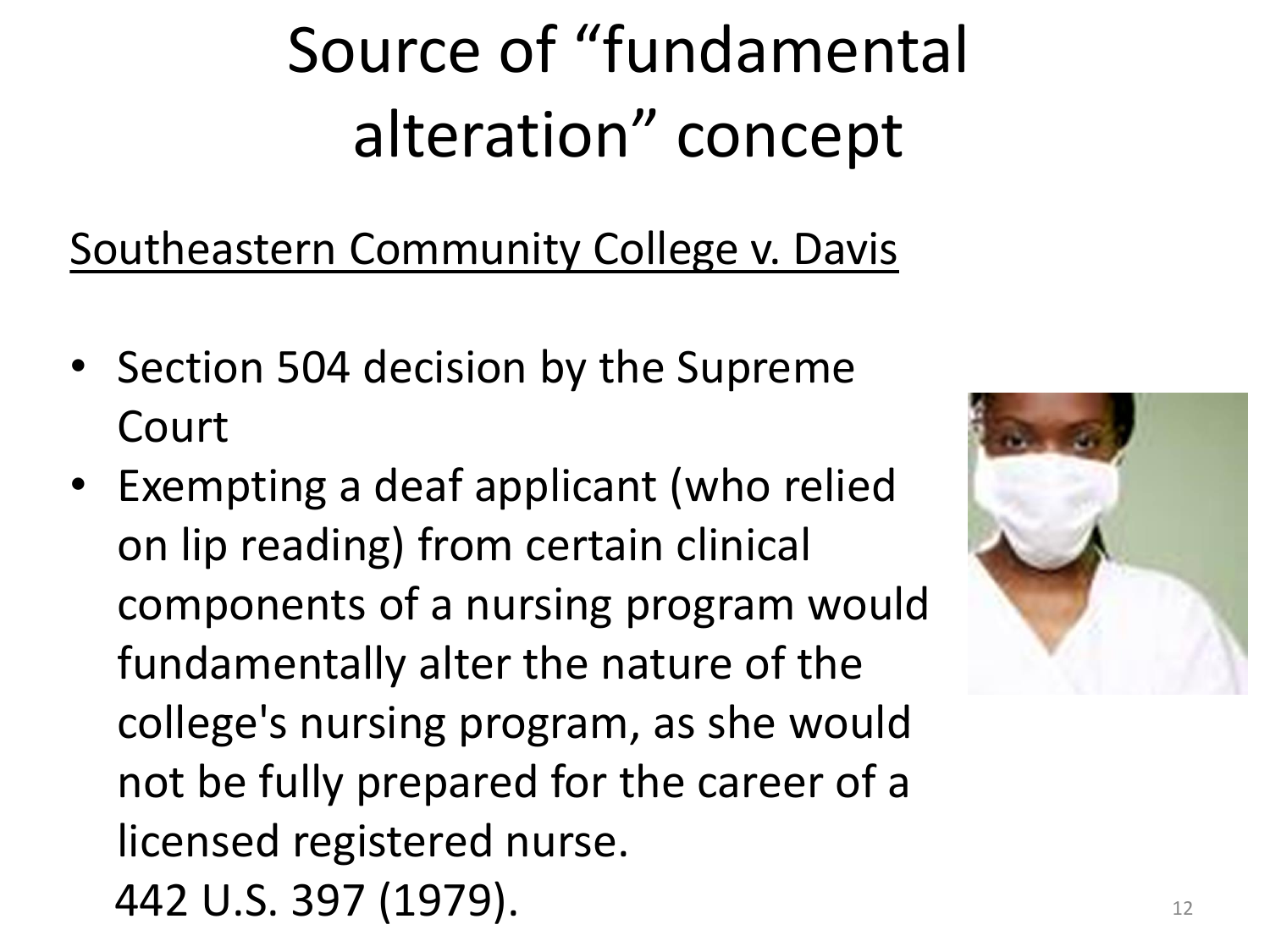## Fundamental alteration: Casey Martin case

- Allowing use of a cart (to decrease fatigue from walking) would NOT fundamentally alter the nature of the golf competition.
- PGA Tour v. Martin, U.S. 532 U.S. 661 (2001)

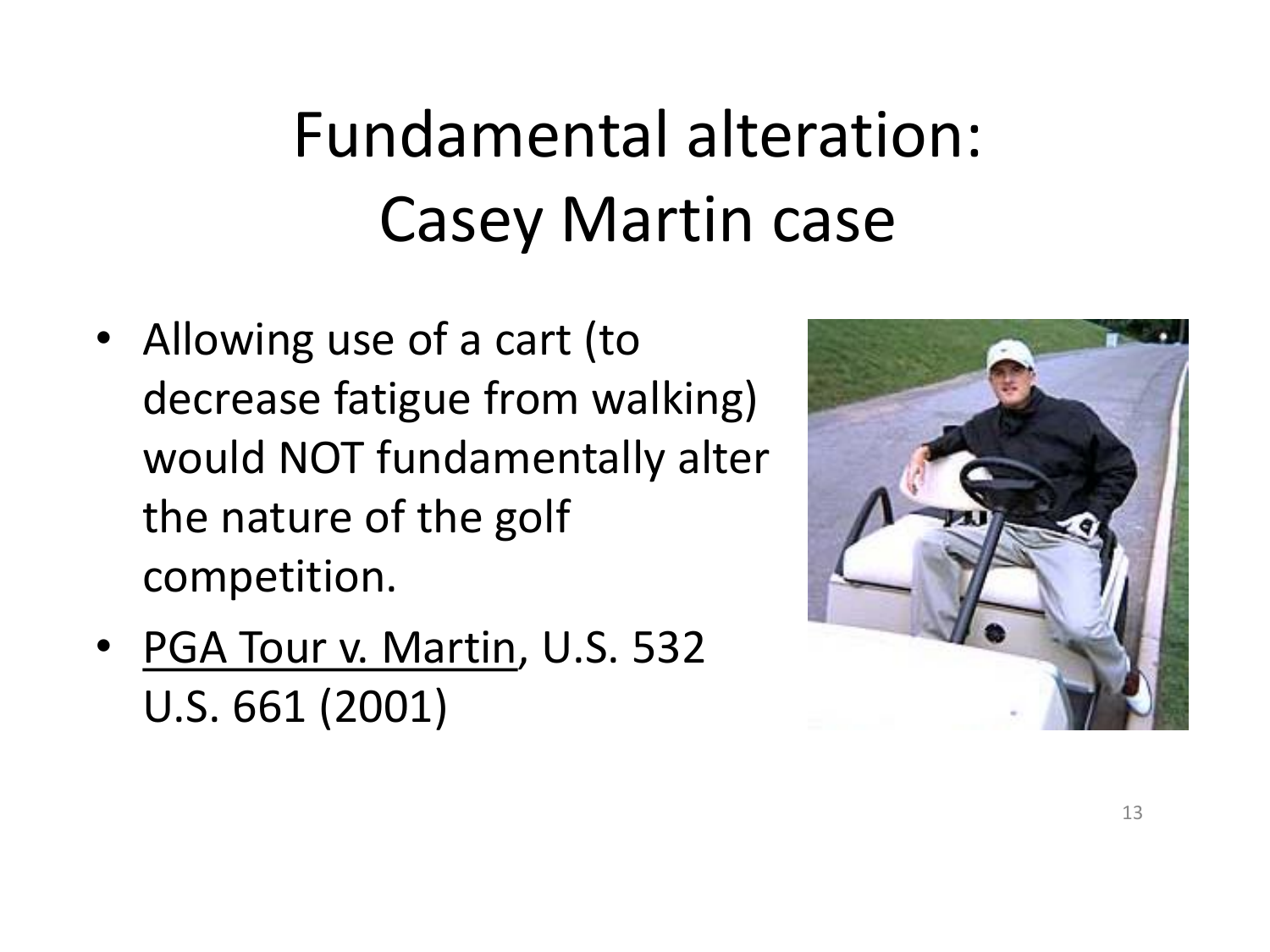# What would you do? (1)

- A City museum has a variety of artifacts. Can a person who is blind or has low vision handle these objects to get a better understanding of them?
	- A newspaper from 1901?
	- A sculpture of a current prominent figure?
	- The interior of a Model T?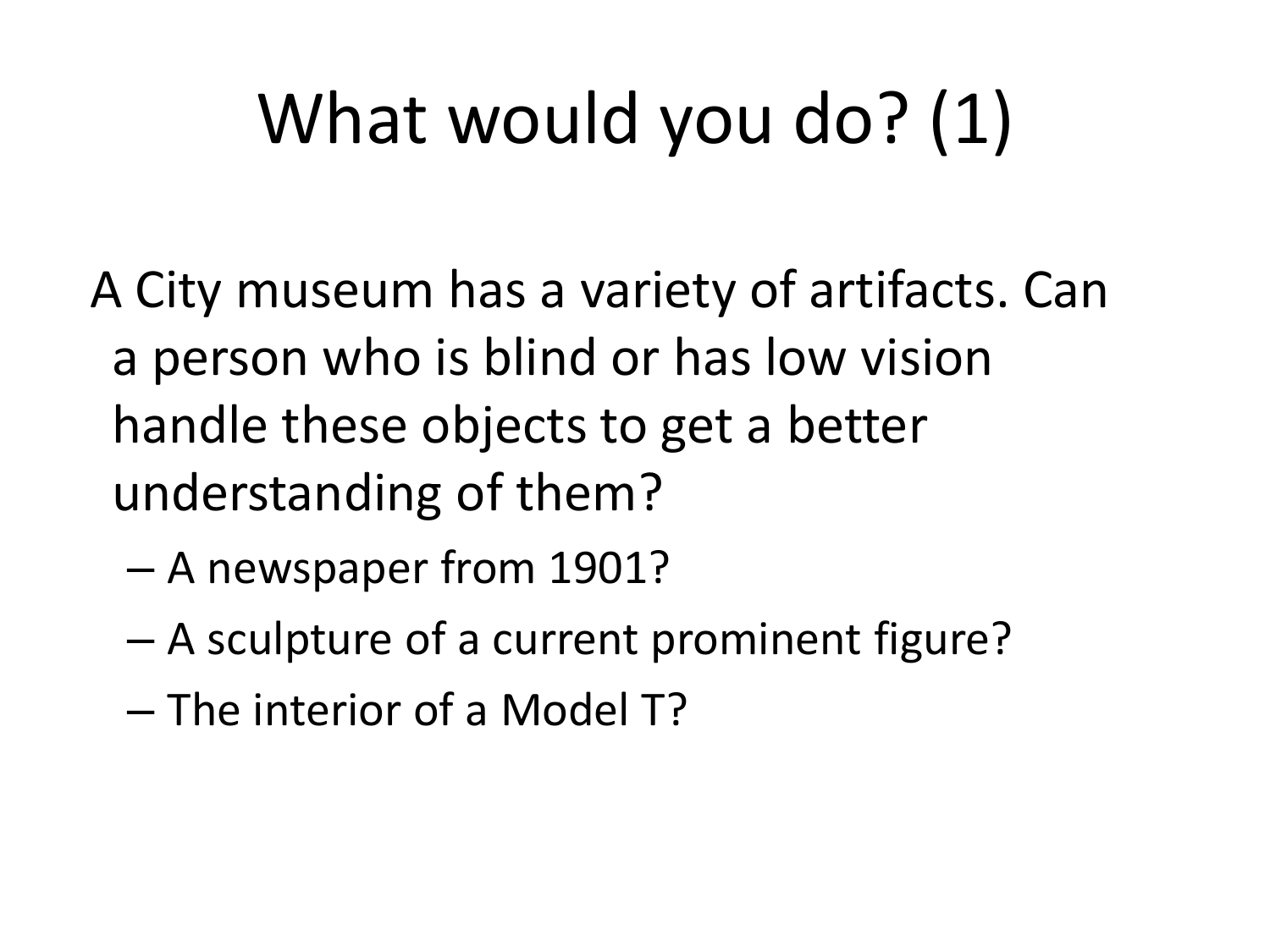# What would you do? (2)

Your city offers a live show at your small planetarium, where a group of people stands and looks up through an opening at the night sky. The lights are off so you can see the stars.

 interpret the narration and explanation into sign A person who is deaf wants to bring a friend to language. He will need to have the lights on so the interpreter is visible to him.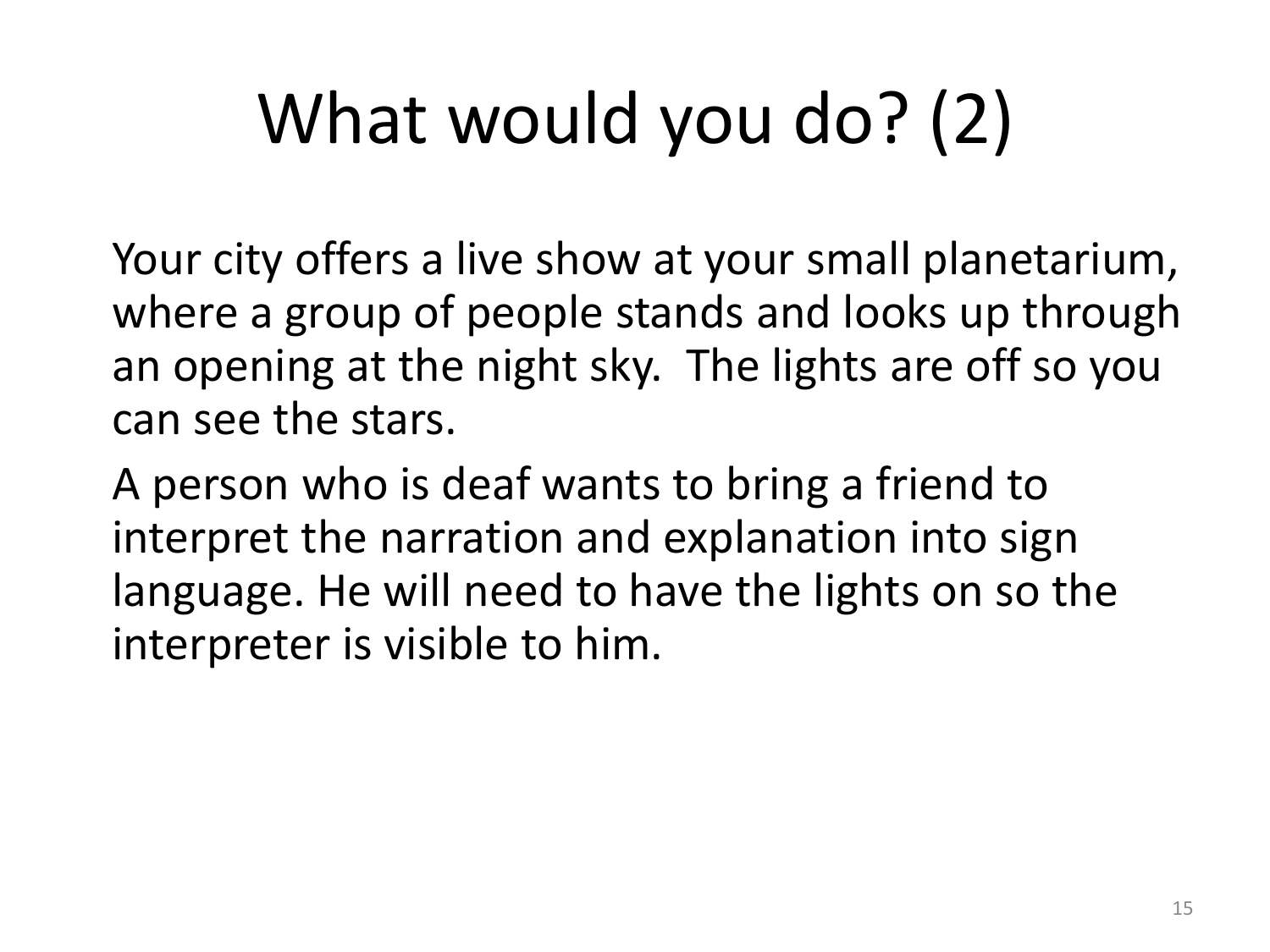## Direct threat

- A direct threat is a significant risk that cannot be eliminated or reduced to an acceptable level by the modification of its policies, practices, or procedures, or by the provision of auxiliary aids or services.
- The public entity's determination that a person poses a direct threat to the health or safety of others may not be based on generalizations or stereotypes about the effects of a particular disability.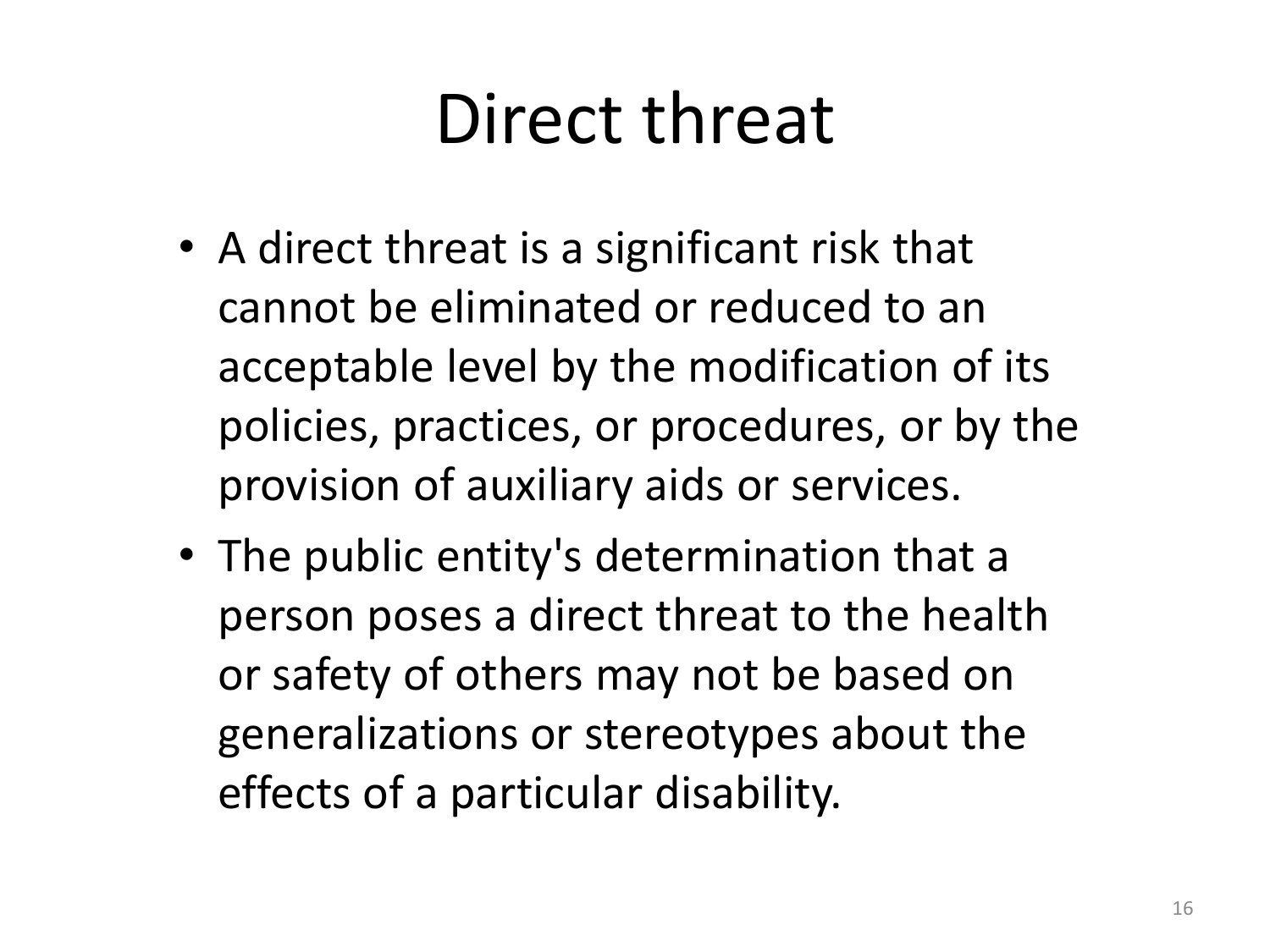### Personal services and devices

Not required to provide –

- personal or individually prescribed devices (wheelchairs, prescription eyeglasses or hearing aids) or
- or dressing, unless customarily provided, such as in a • services of a personal nature (assistance in toileting hospital or nursing home).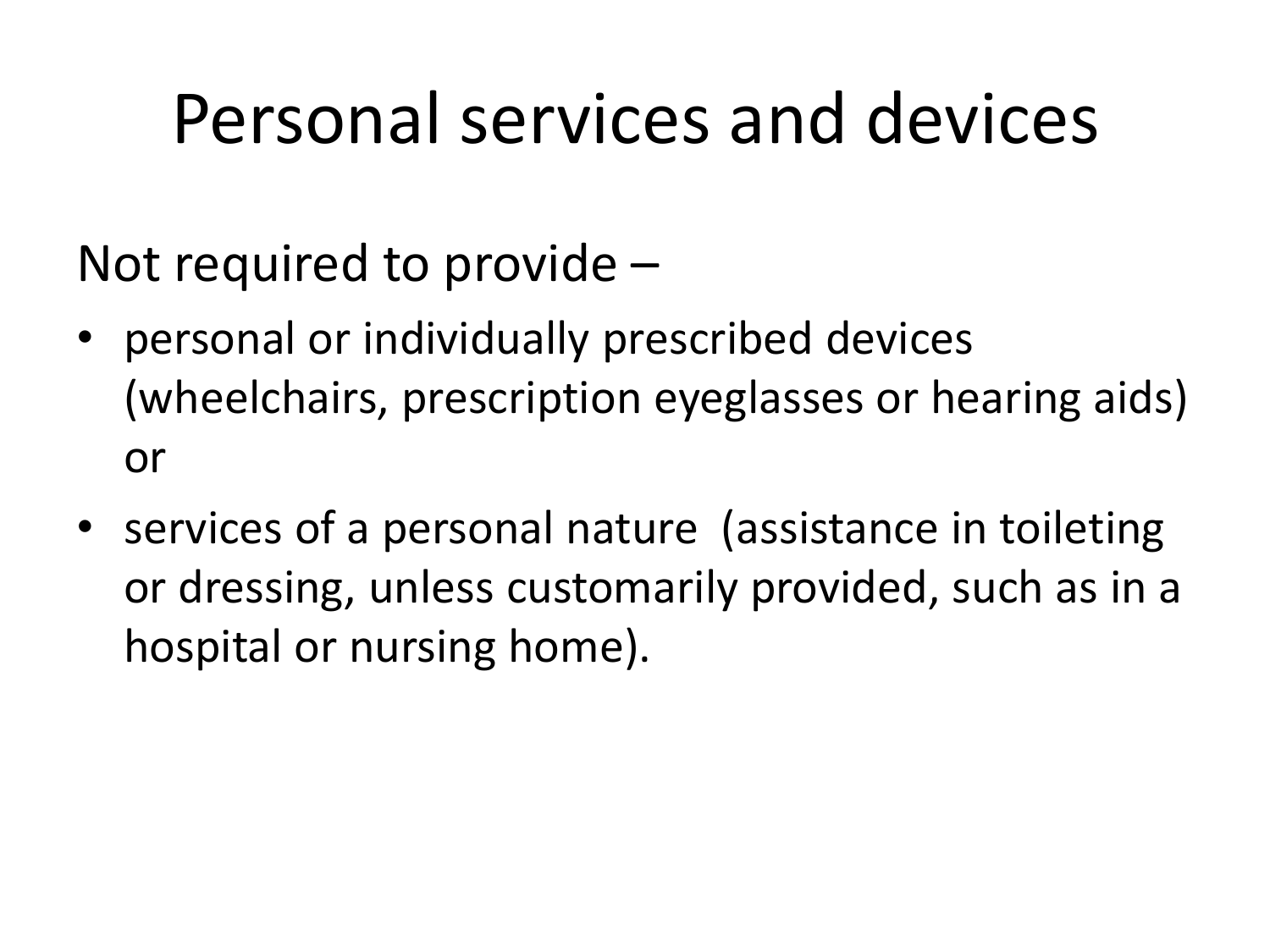# What would you do? (3)

• The mayor has scheduled a list of witnesses for next week's city council meeting. One person on the list says she has an environmental disability and asks that you establish a policy prohibiting attendance at the hearing for person who wear fragrances, including perfumes, aftershaves, or deodorants, as well as persons wearing recently dry-cleaned clothes. She would also like to have a cell-phone-free area.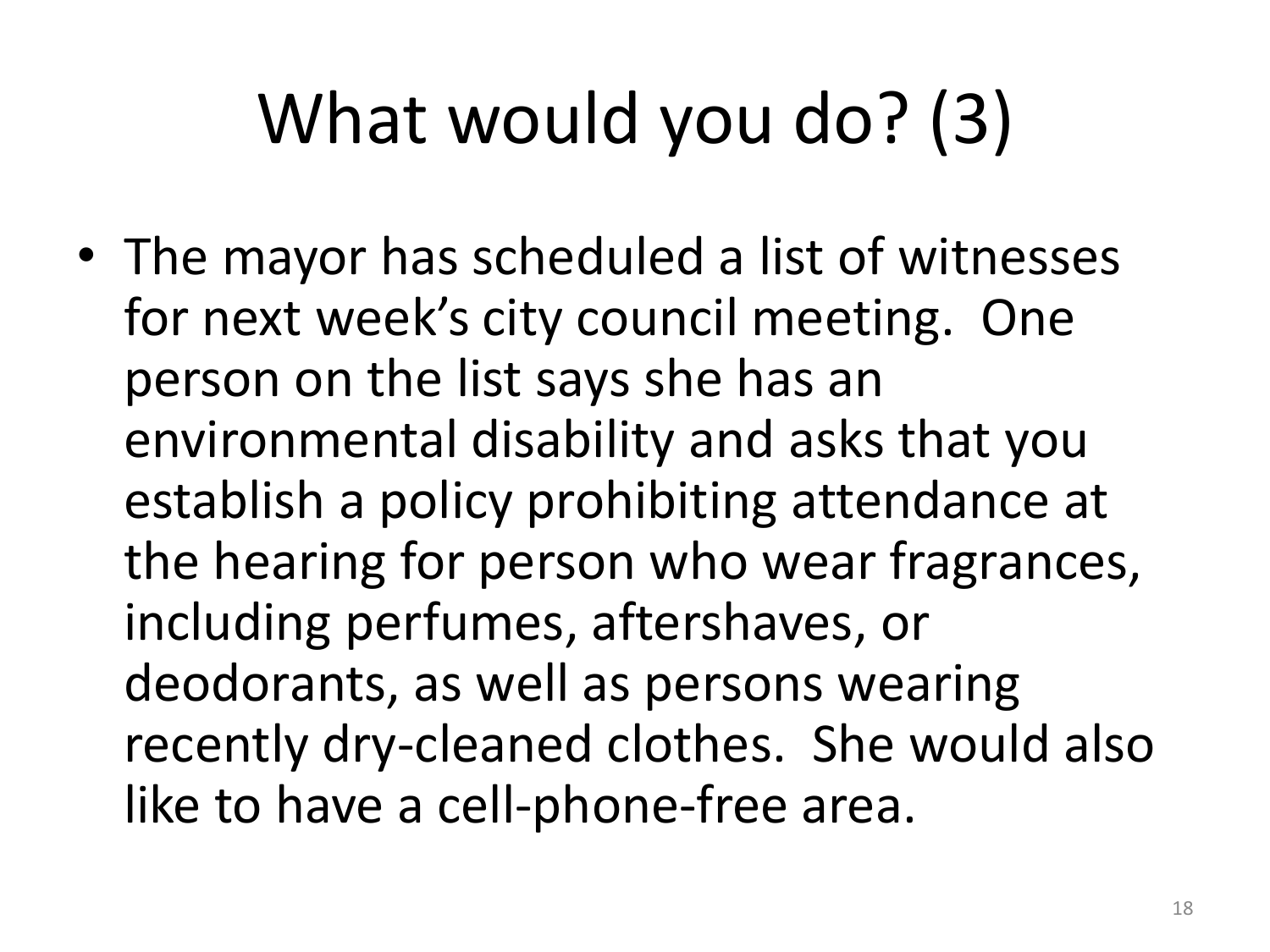# What would you do? (4)

 • The City's ambitious plan to install curb cuts at complained about the safety hazard and the all traffic intersections will be completed in five years. In the meantime several residents who use wheelchairs have been using the roadways for moving around their neighborhoods. Local residents have police chief has asked them to stop, but they have refused. The police chief wants to start ticketing them.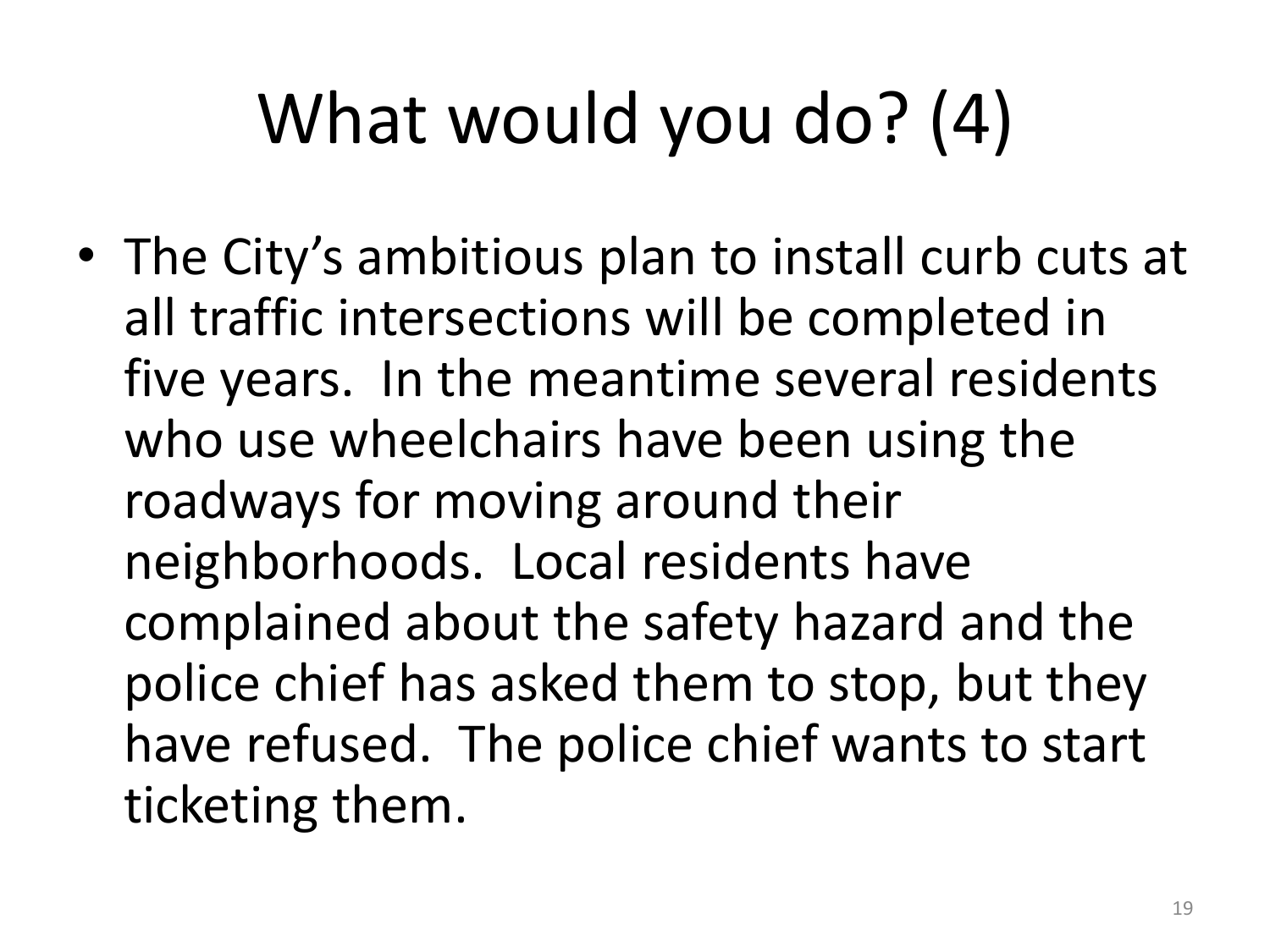### **SPECIFIC AREAS ADDRESSED BY DOJ REGULATION**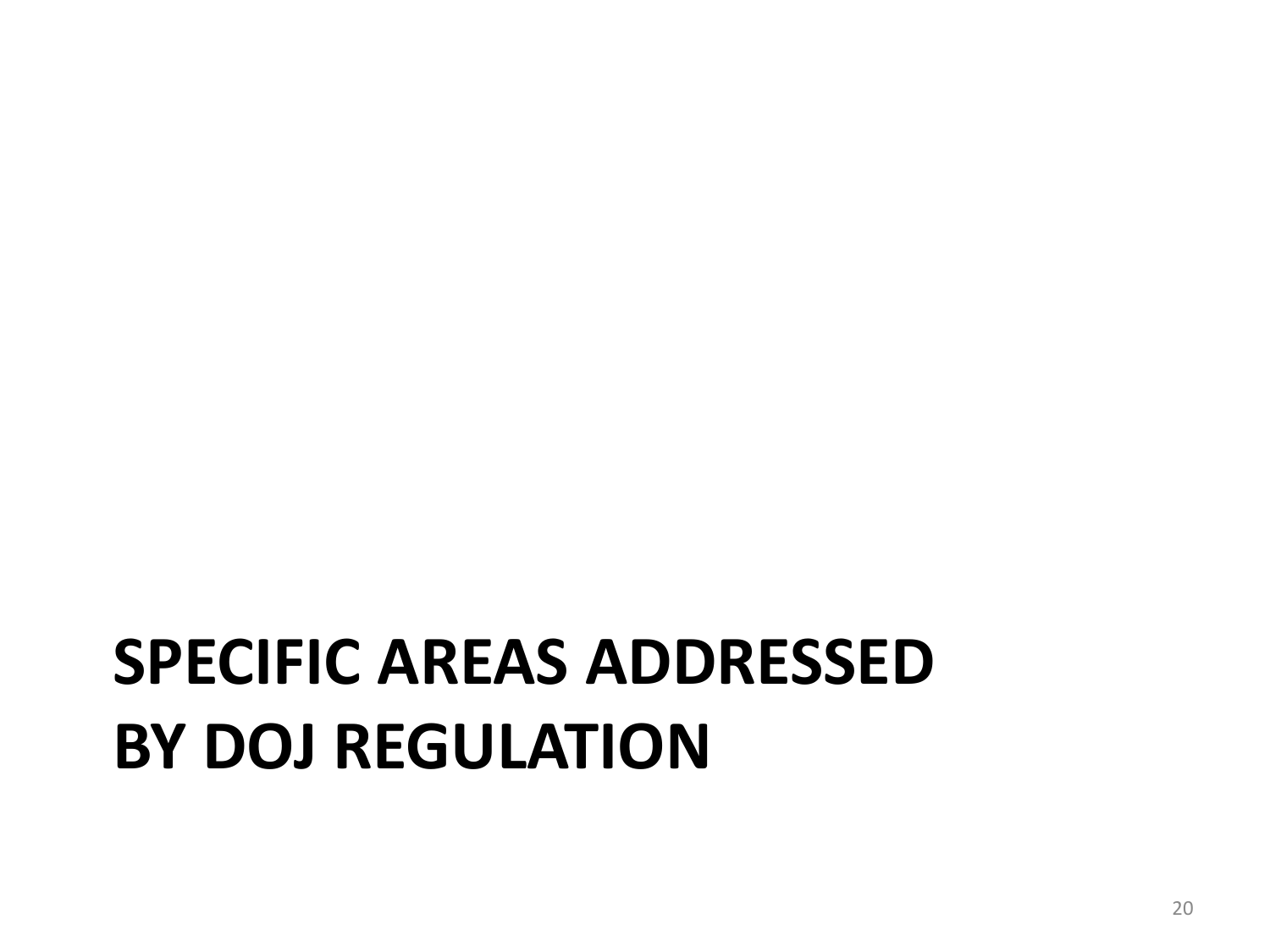### DOJ 2010 regulation revisions

- Service animals
- Miniature horses
- **Mobility devices**
- Hotel reservations
- **Testing**
- Event ticketing

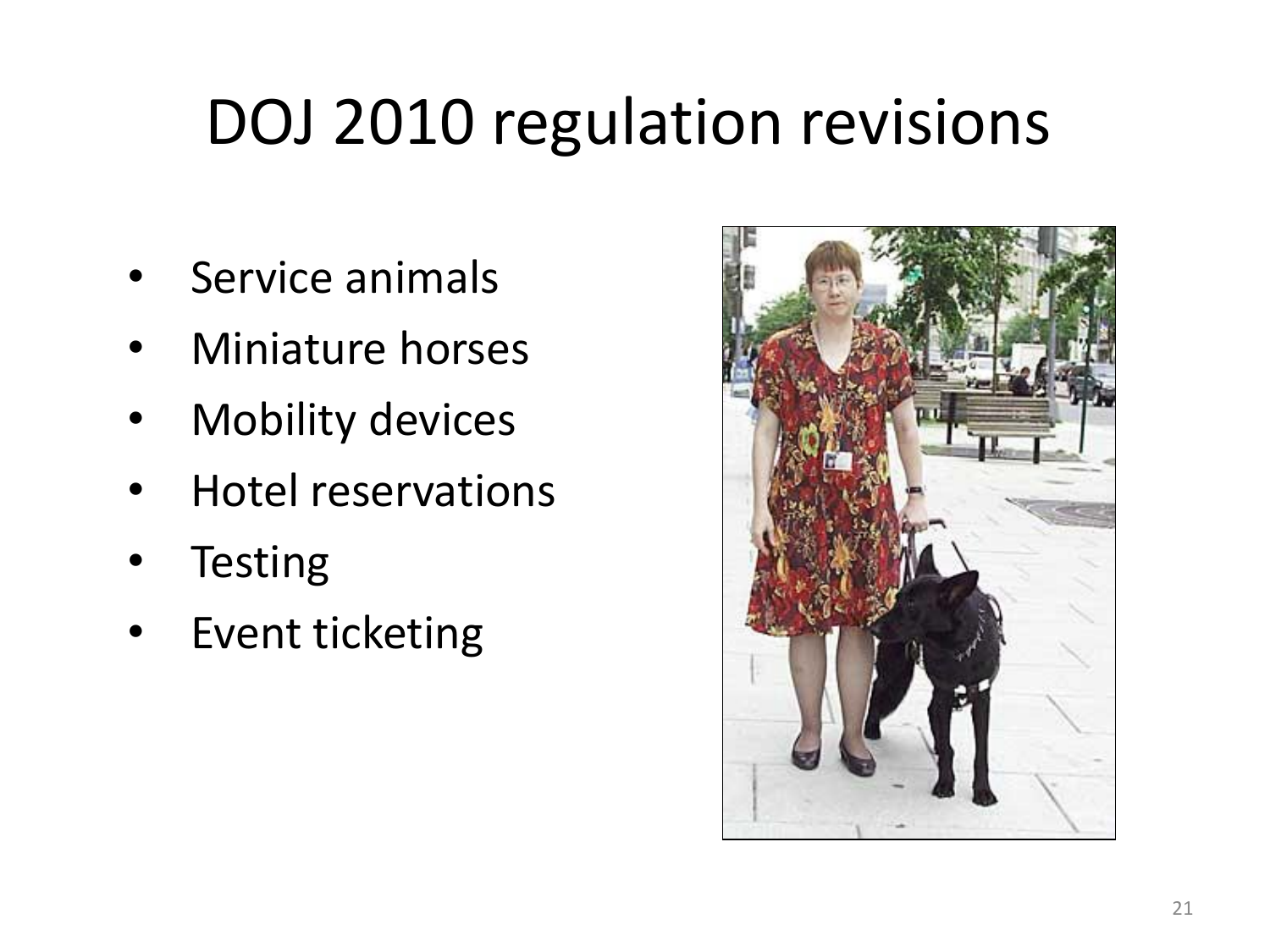### Service animals and the ADA

**Basic Provision**: A public entity shall modify its policies, practices, or procedures to permit the use of a service animal by an individual with a disability.

**Rule of Thumb**: Allow service animal to go anywhere members of public go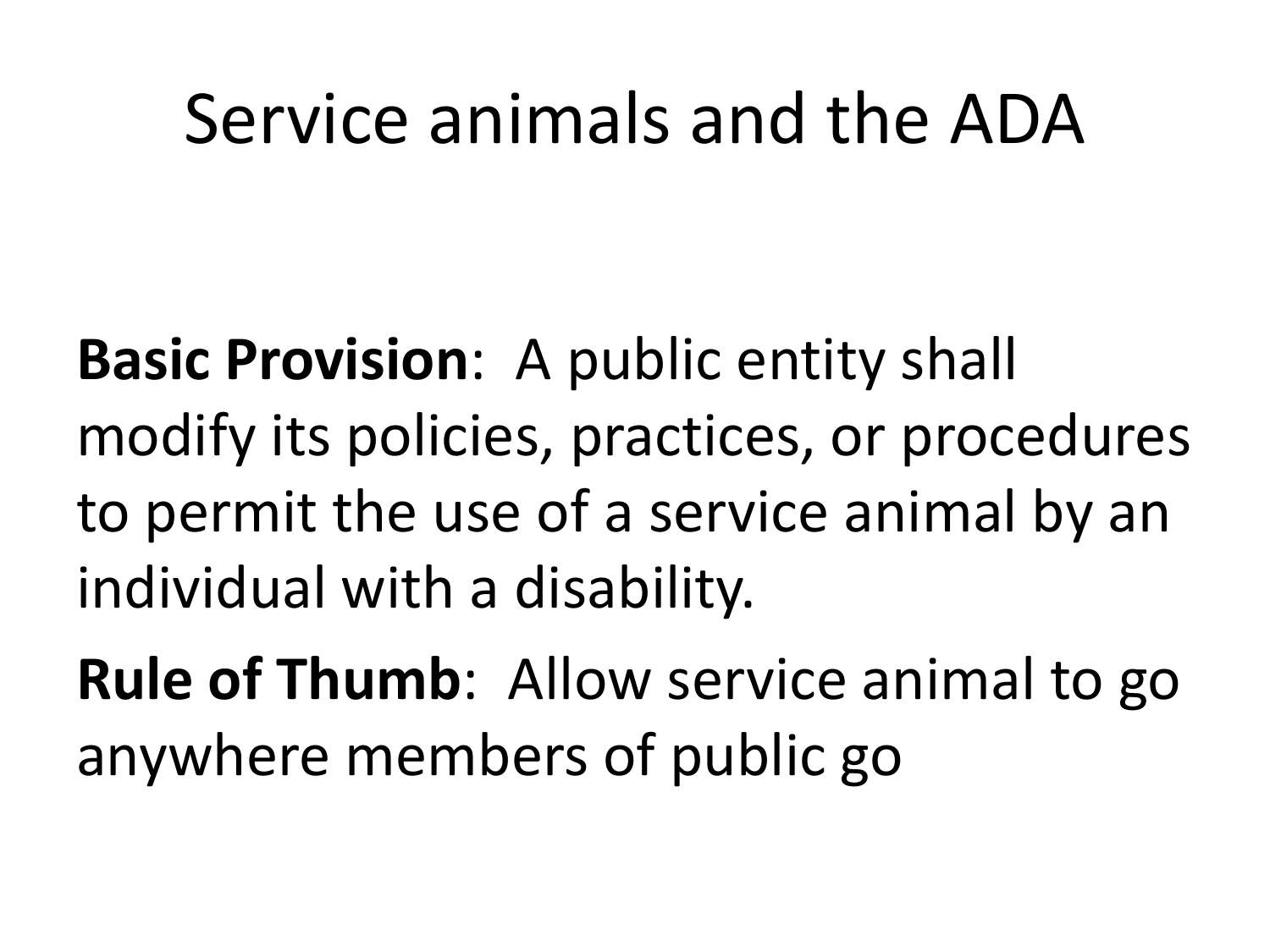## Service animal: definition

 trained to do work or perform tasks for the benefit of an individual with a disability, intellectual or other<br>mental disability A dog that is individually including a physical, psychiatric, sensory,

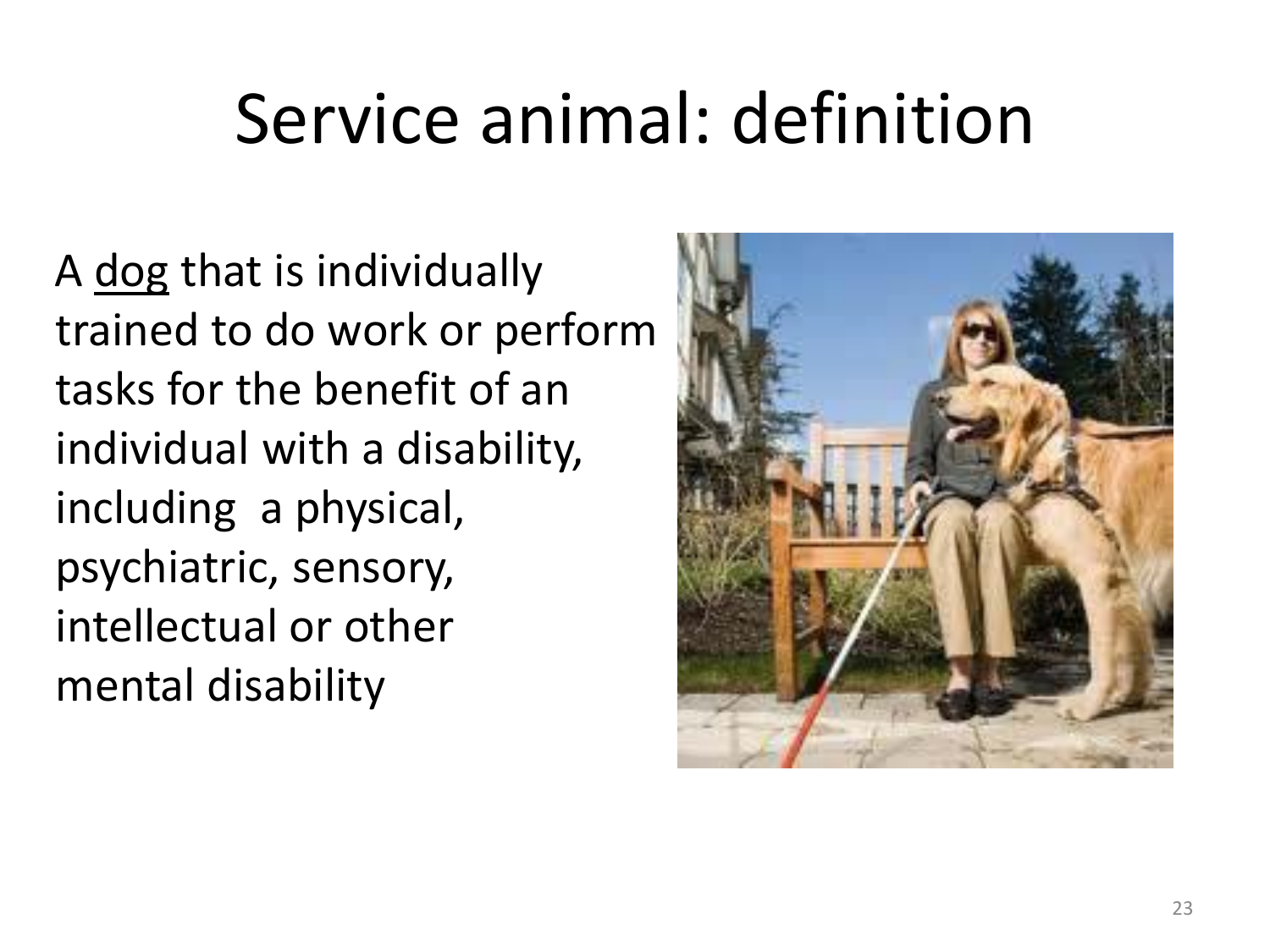# What does this definition mean?

• Limits the species of service animals to dogs for the ADA

 • Comfort or emotional support animals are not covered

• Those with psychiatric, intellectual, or other mental disabilities can use service dogs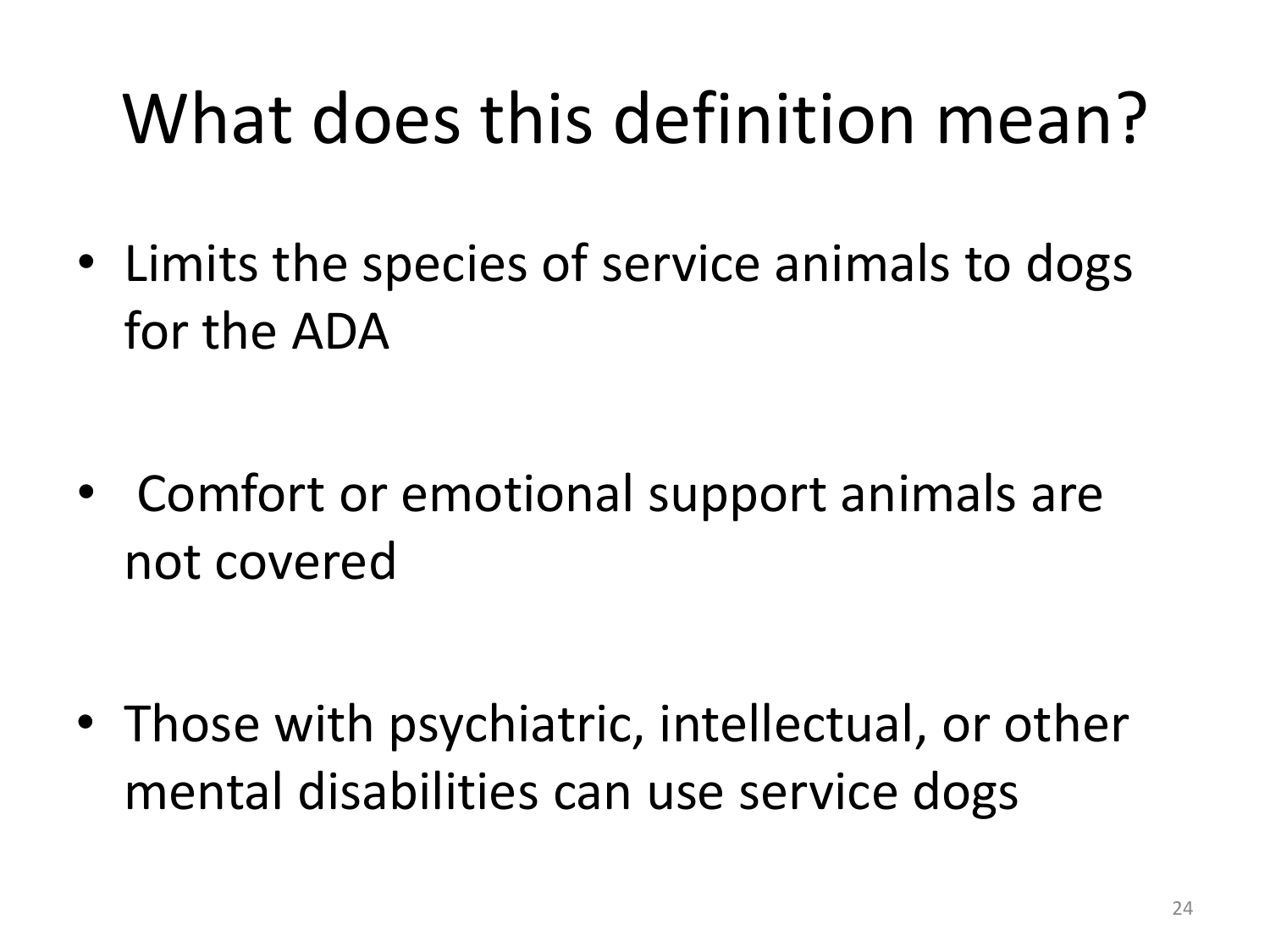### What can Lask? May I ask for a demonstration?

Permissible Inquiries: Can ask only two questions (when it's not obvious)

- 1. Whether dog is required because of a disability
- 2. What work or tasks the dog is trained to perform

Cannot ask for demonstration

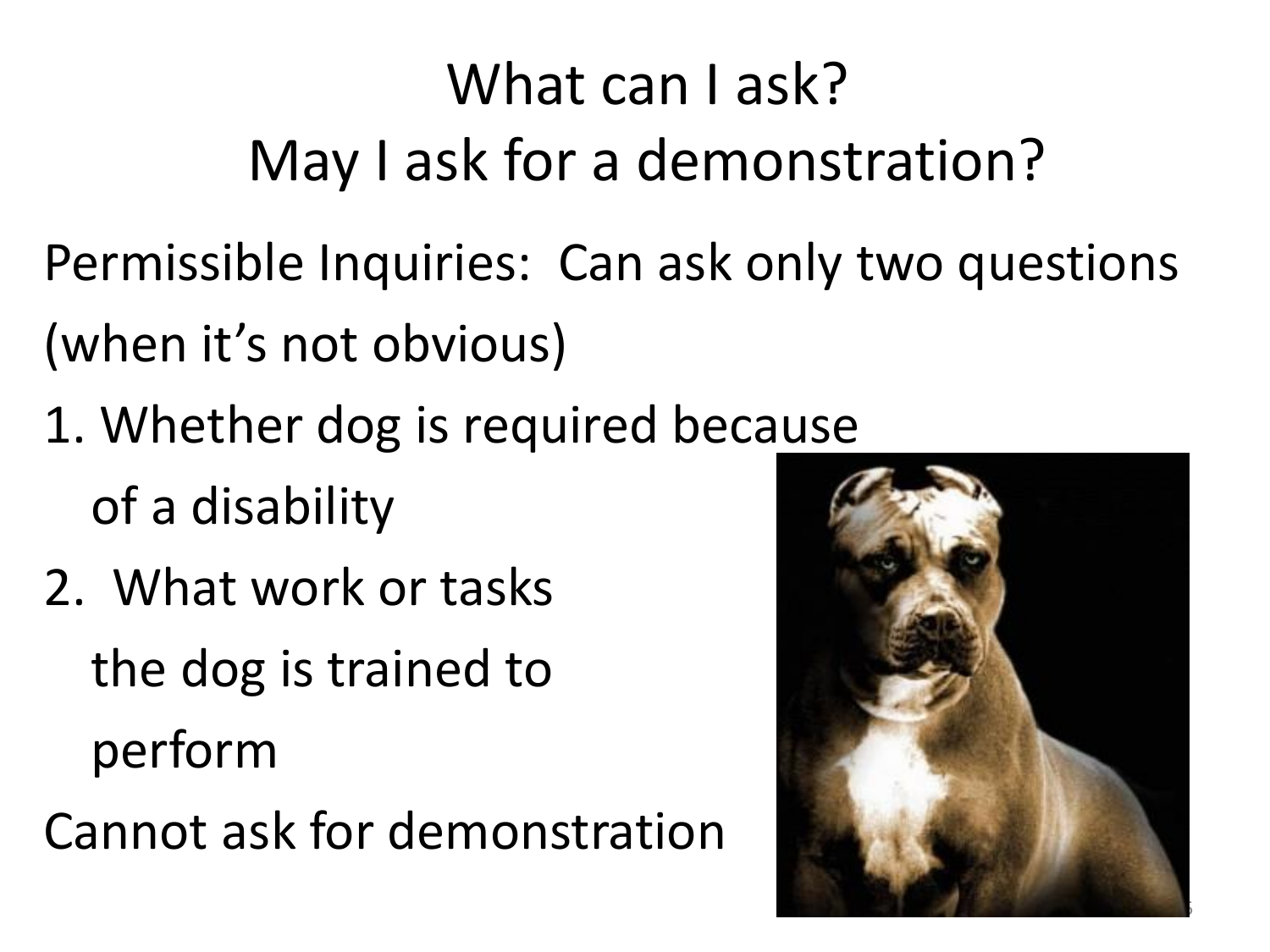## Exclusion of service dogs

- General Rule: Covered entities must permit service animals to enter all areas where members of the public go.
- Two specific exceptions:
	- does not take effective action to control it – When the animal is out of control and the handler
	- $-$  The animal is not housebroken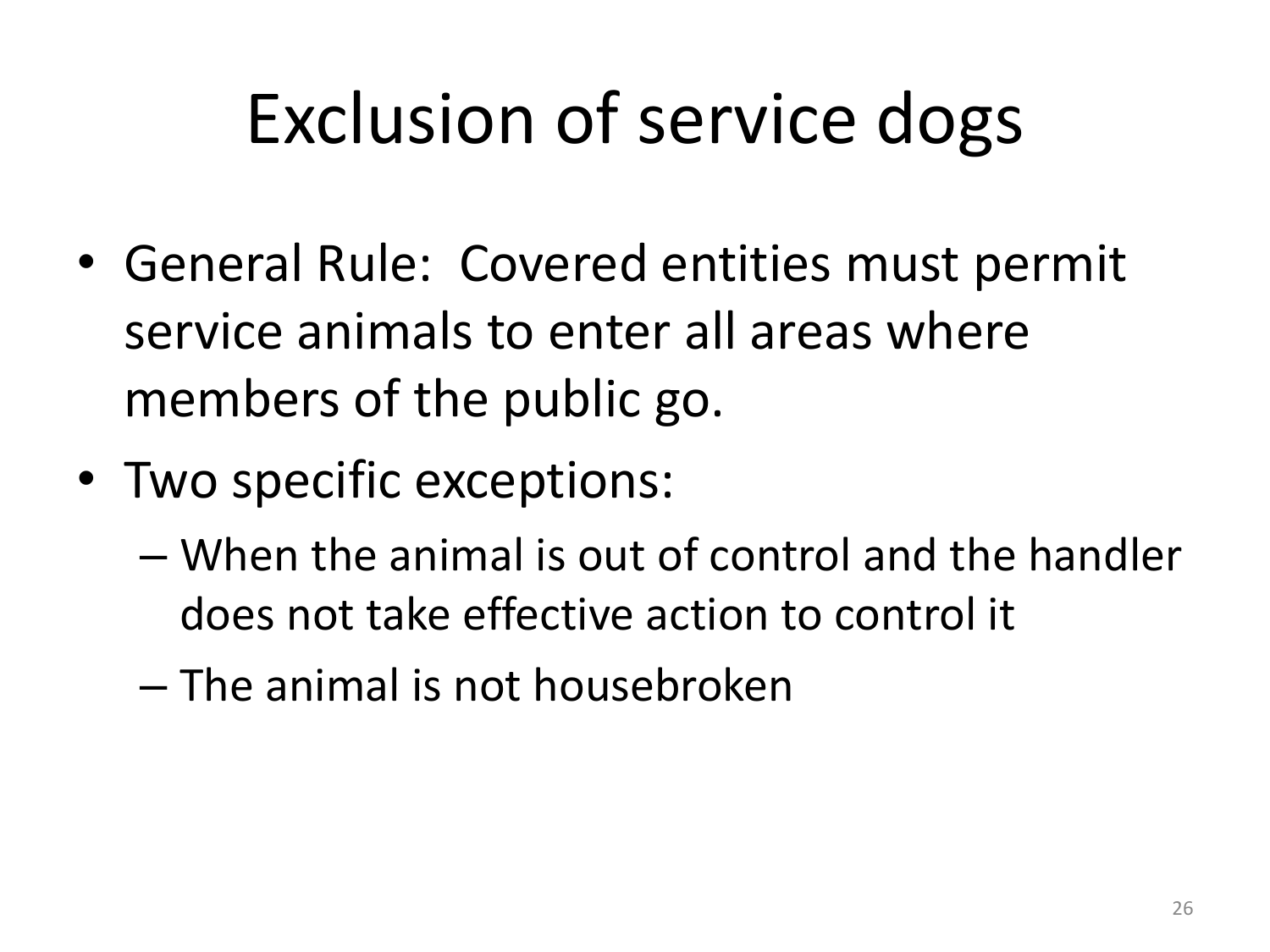## Issues recently addressed by Department of Justice

- Hotels: no fee, can't leave dog in room
- Ambulances, arrest vehicles: must take dog or make arrangements for pick-up and care
- Local ordinances: local dog licensing and vaccination requirement are ok, special registration of service dogs is not
- Pools: no dogs in pool, but can wait at edge
- Multiple service dogs allowed
- Hospitals: dog can join patient in room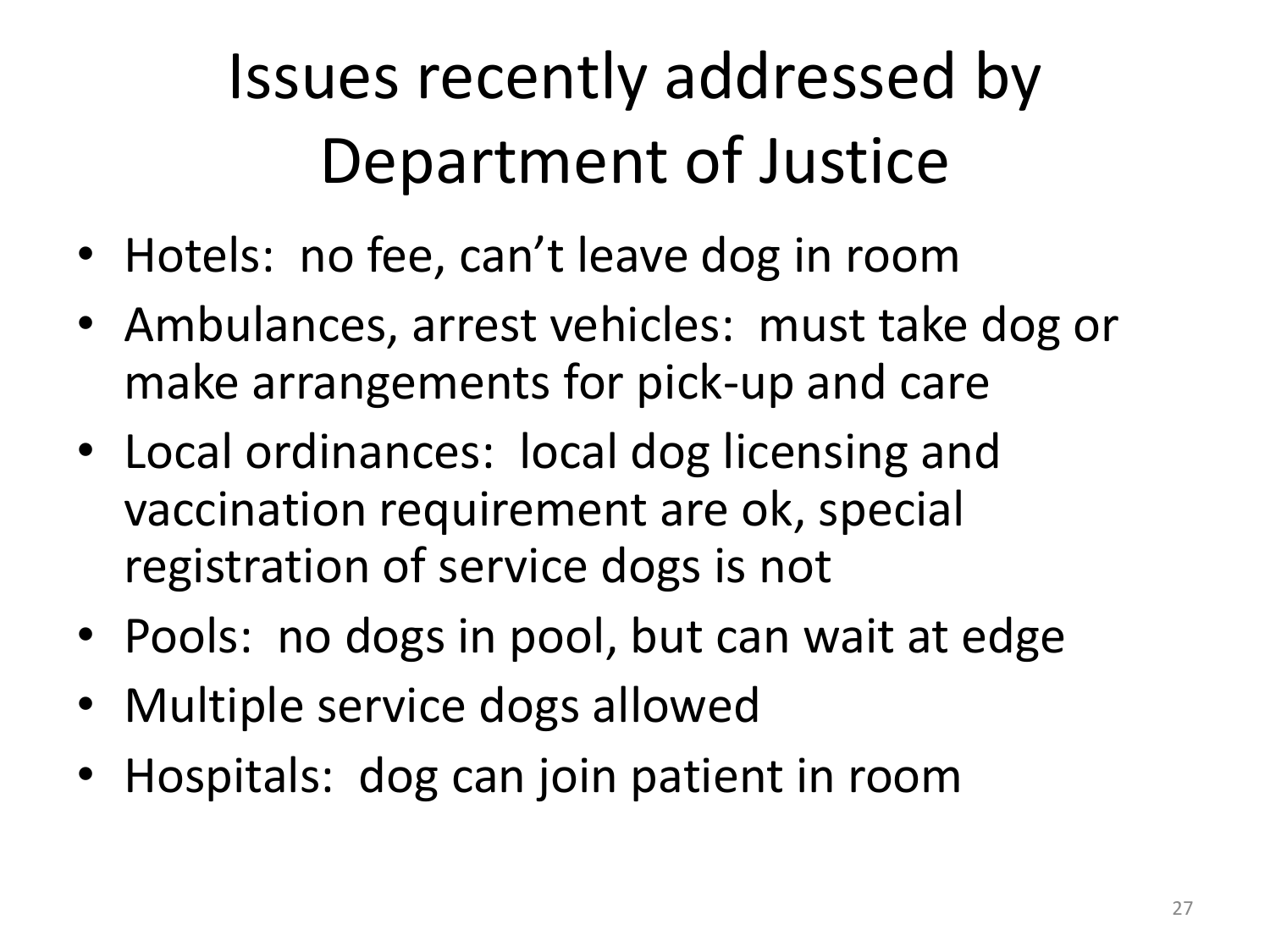## CDC Guidelines: General principle

Wherever health care personnel, visitors, and patients are permitted to enter care areas of a health care facility without taking additional precautions to prevent transmission of infection, then service animals must also be allowed access with their handlers.

*Guidelines for Environmental Infection Control in Health Care Facilities (Centers for Disease Control Guidelines), 2003.*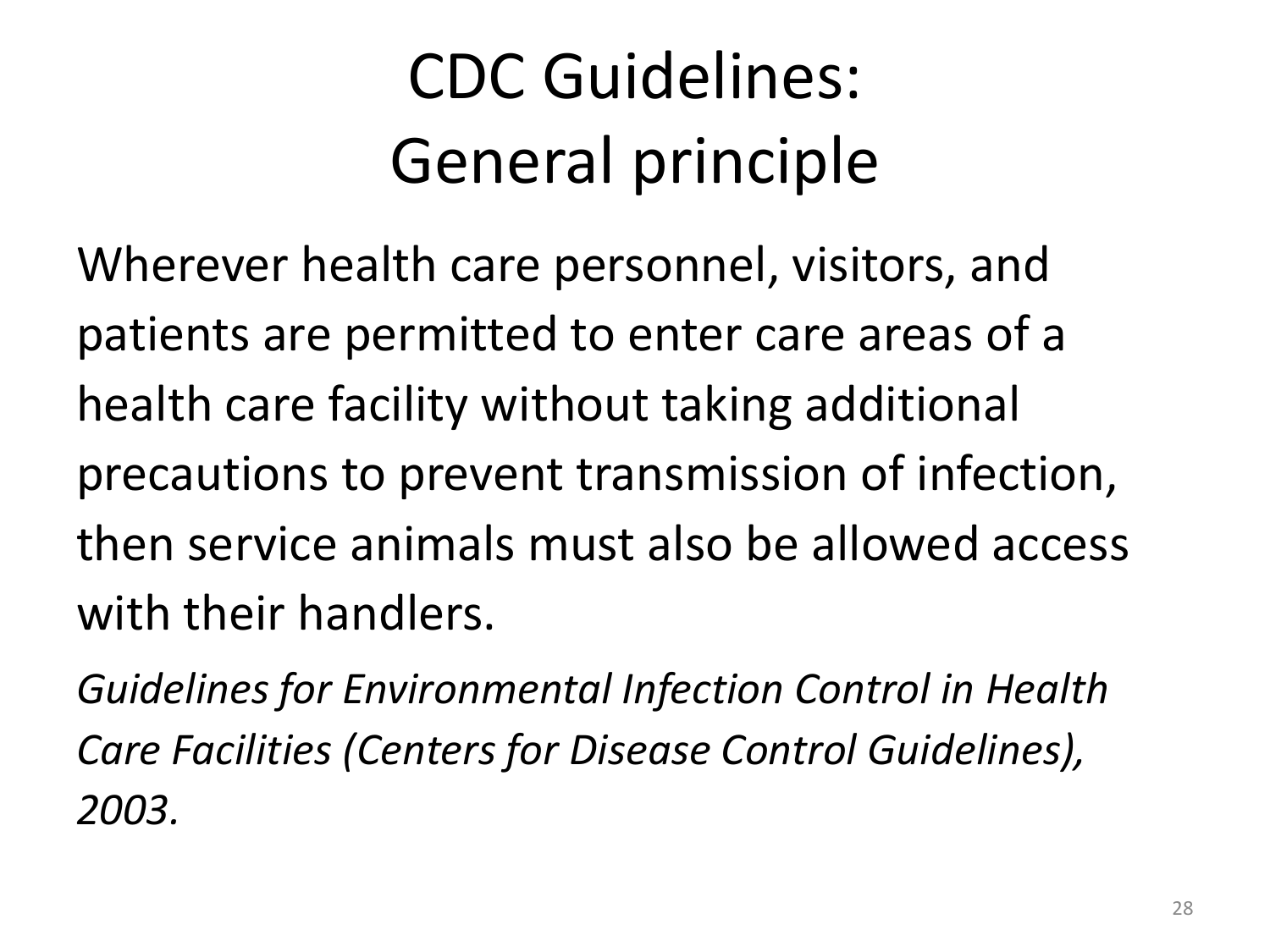## Where May a Service Animal Go?

#### **Generally, yes**

- **Emergency room**
- Patient rooms
- Radiology unit
- Treatment rooms
- **Allergy clinic**
- Cafeteria
- Waiting areas
- **Nursing homes**

#### **Generally, no**

- Operating room
- Areas treating immunocompromised patients
- Some ICUs
- Burn units
- • Isolation rooms
- Rooms requiring special ventilation

The focus is on the use of the particular area.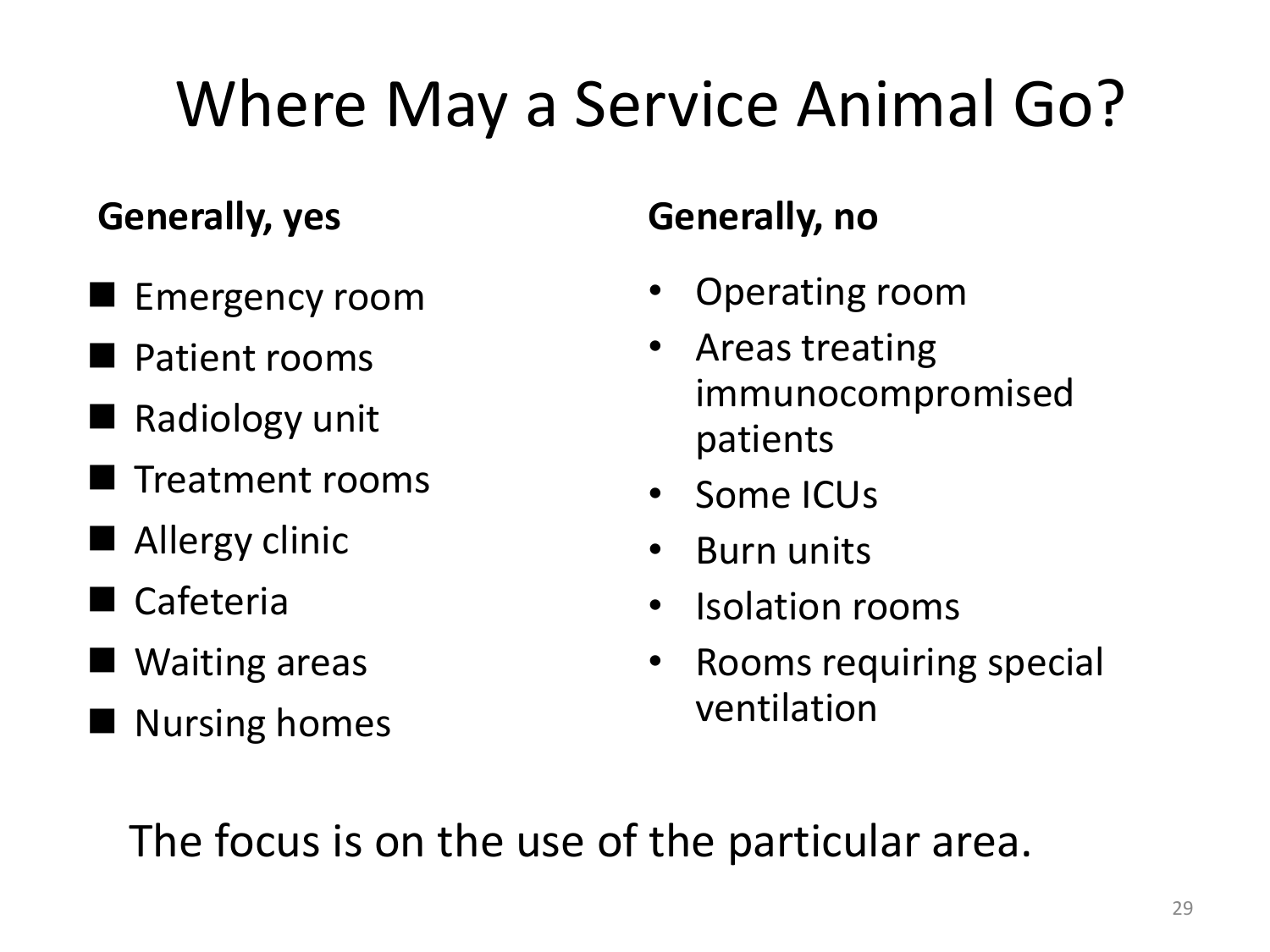# What would you do? (5)



The people who staff a station/tent at the county fair won't let animals in because there is food there.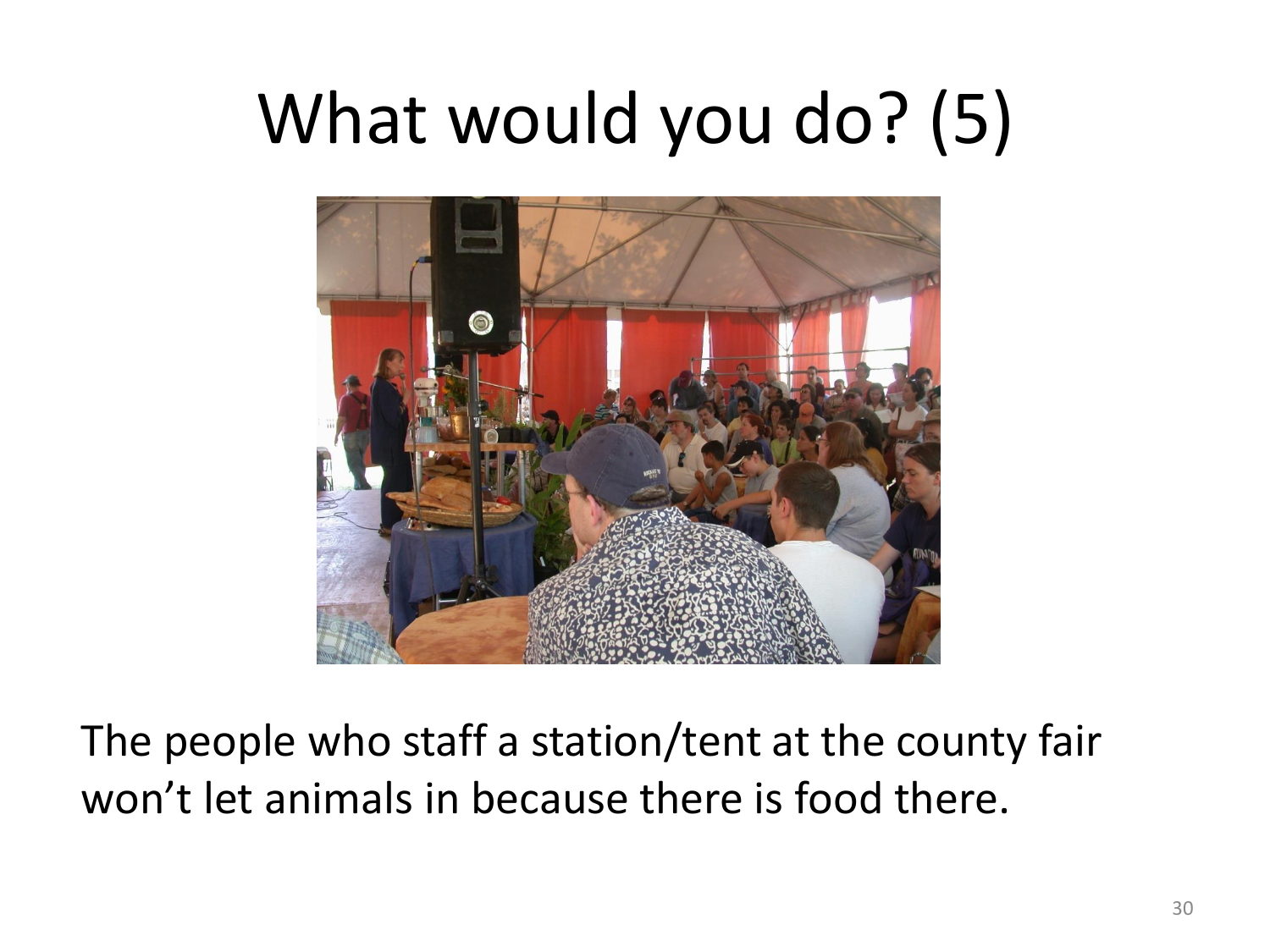# What would you do? (6)

• A veteran from the Iraqi war with PTSD and traumatic brain injury is scheduled for surgery in the county hospital. He wants his service dog to stay with him in his room during his entire stay.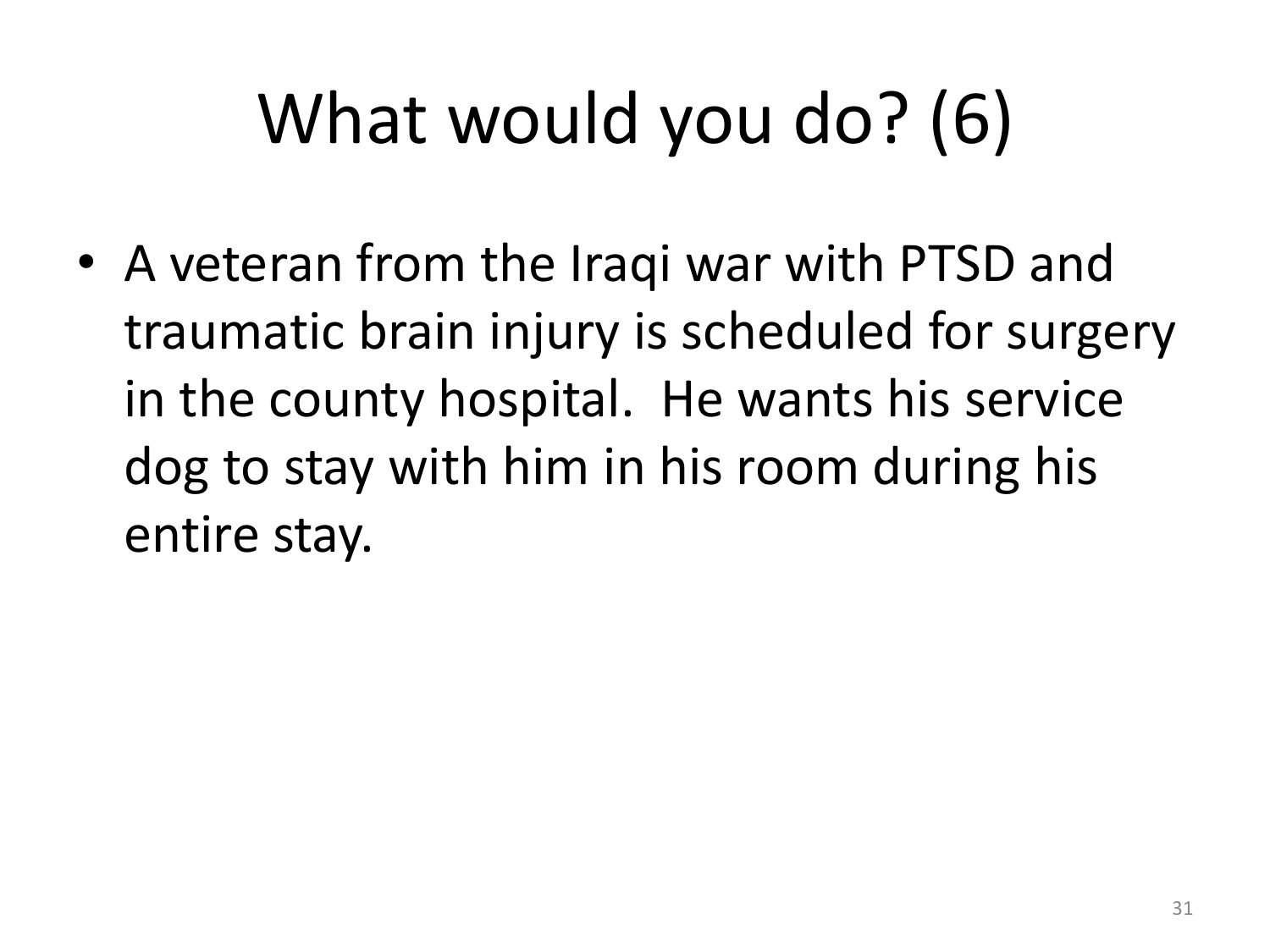Wheelchairs and OPDMDs Two tiers of devices, two approaches

Wheelchairs and manually powered mobility aids

• Wheelchairs, walkers, crutches, canes, braces: Permitted in any area open to pedestrian use

Other power-driven mobility devices

• Devices not necessarily designed for use by people with disabilities: **Make reasonable modifications to permit use by people with disabilities**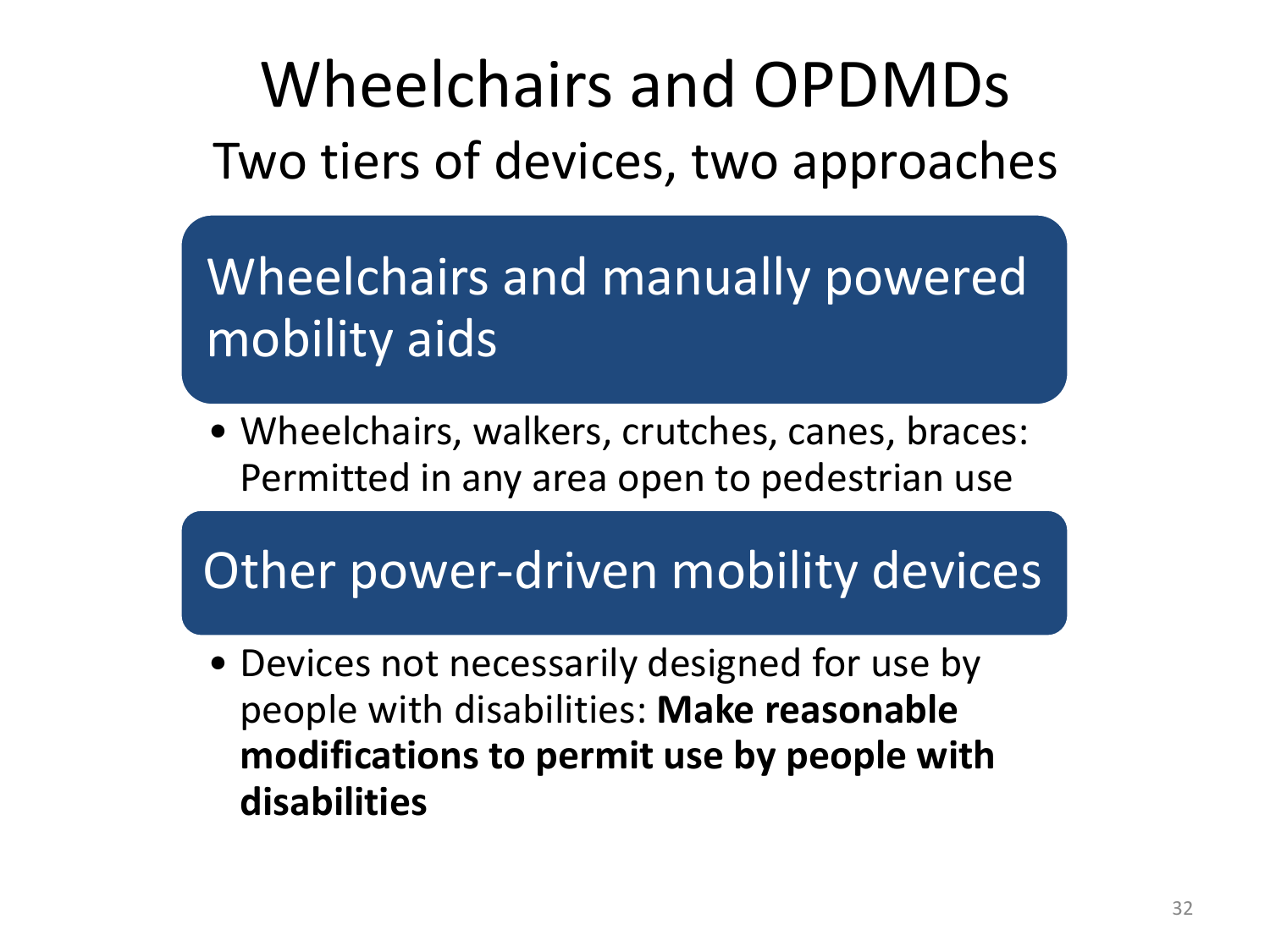# Use of OPDMDs

- • Covered entities must make reasonable modifications to permit individuals with mobility disabilities to use OPDMDs
- The entity can demonstrate that the class of device cannot be operated in accordance with legitimate safety requirements adopted by the entity
- Must be based on actual risks, not on mere speculation or stereotypes, using specific assessment factors

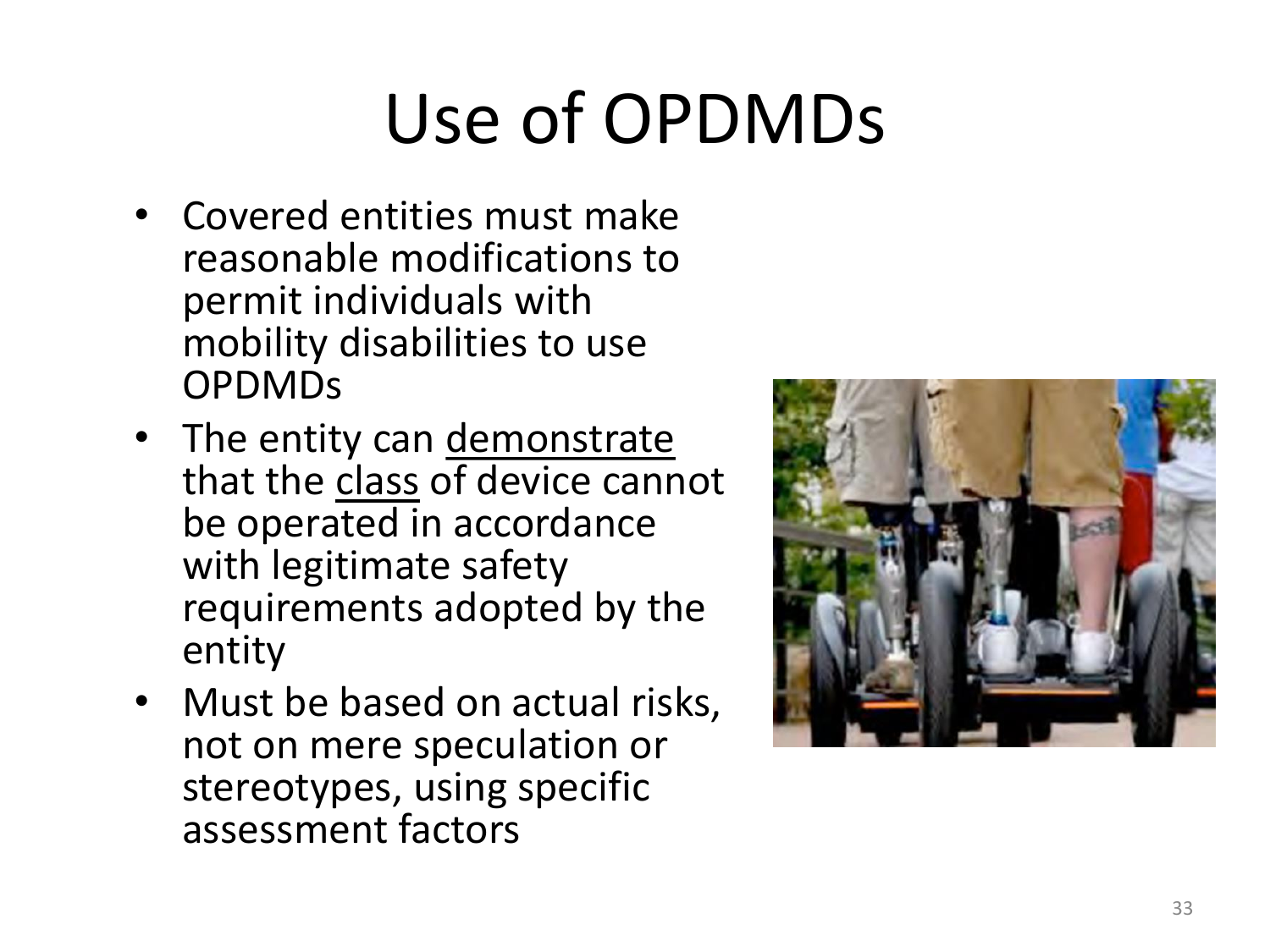## Permissible Questions

- device for a credible • Public entities may ask individuals using an other power-driven mobility assurance that the device is required because of a disability.
- An assurance may include, but does not require, a valid State disability parking placard.
- a credible assurance. • A verbal assurance not contradicted by observation is considered



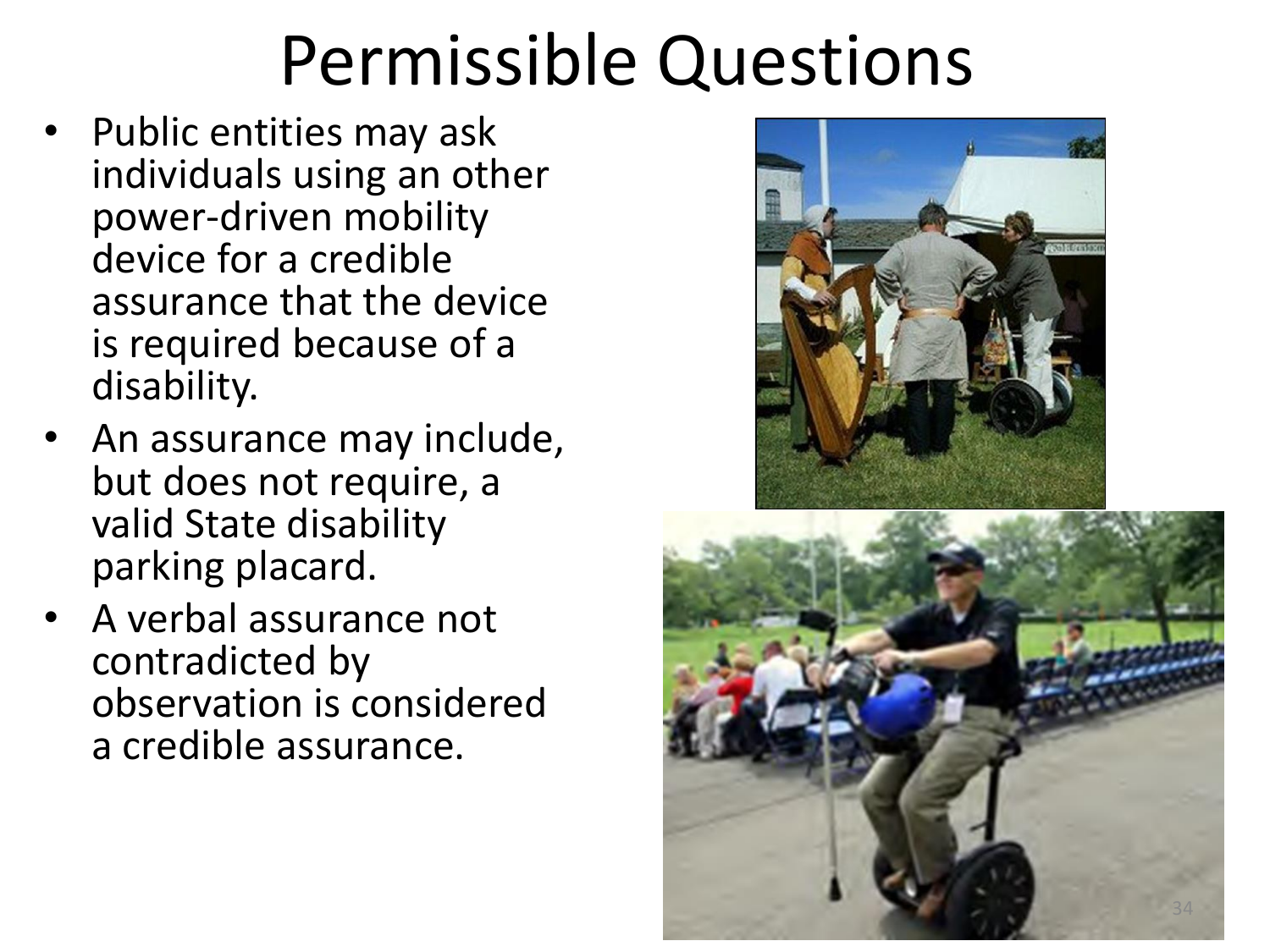# What would you do? (7)

There's a Segway user at the ticketing desk to the county's schools annual musical at the comprehensive high school auditorium. His daughter has a part in the play, but he says he doesn't want to be separated from his Segway;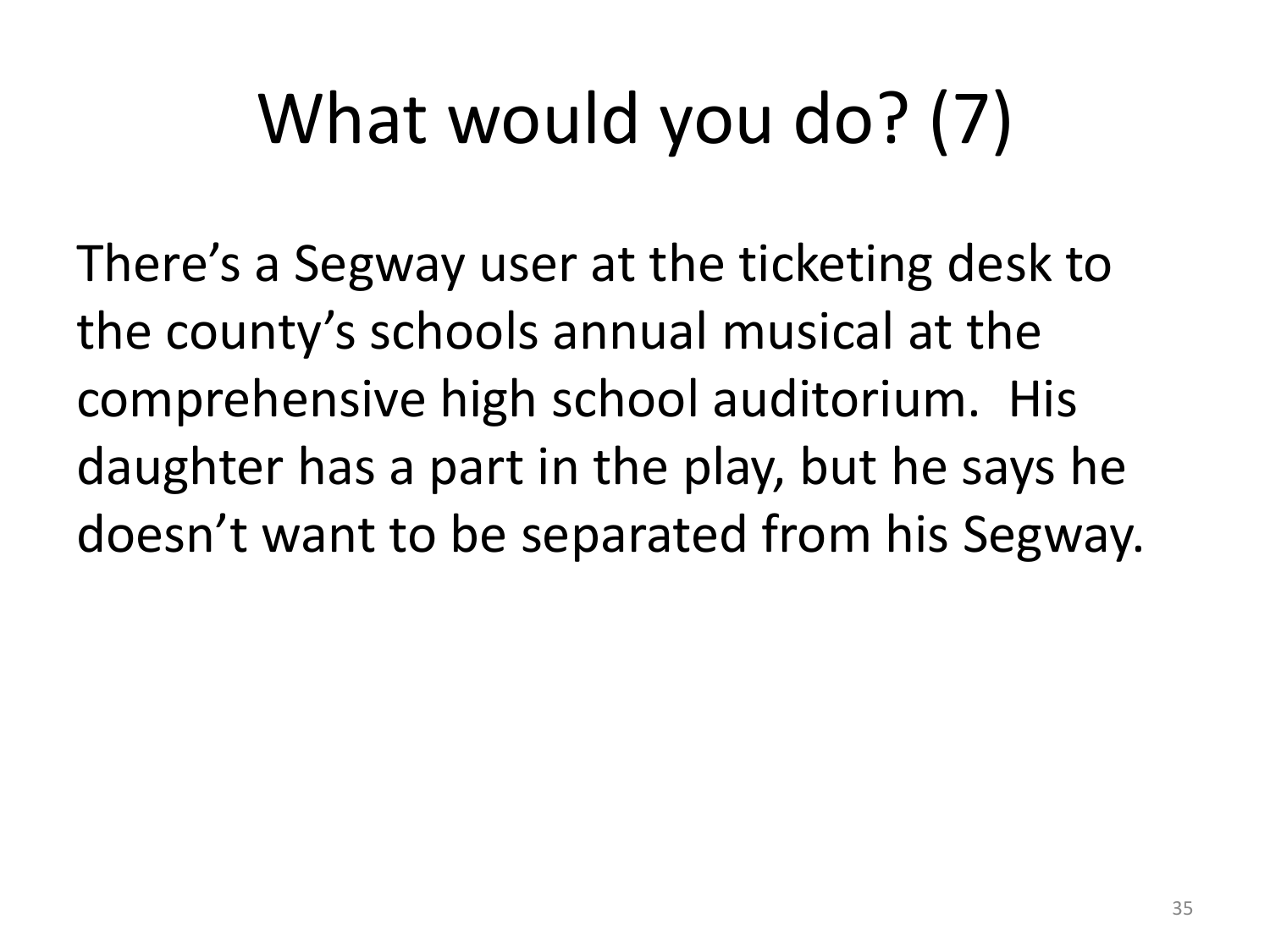# What would you do? (8)

The local ARC chapter has asked you to go to the city's legal counsel and police chief to create a simplified Miranda warnings for the police to use during arrests for persons with intellectual disabilities. They have also offered to train the police for a fee.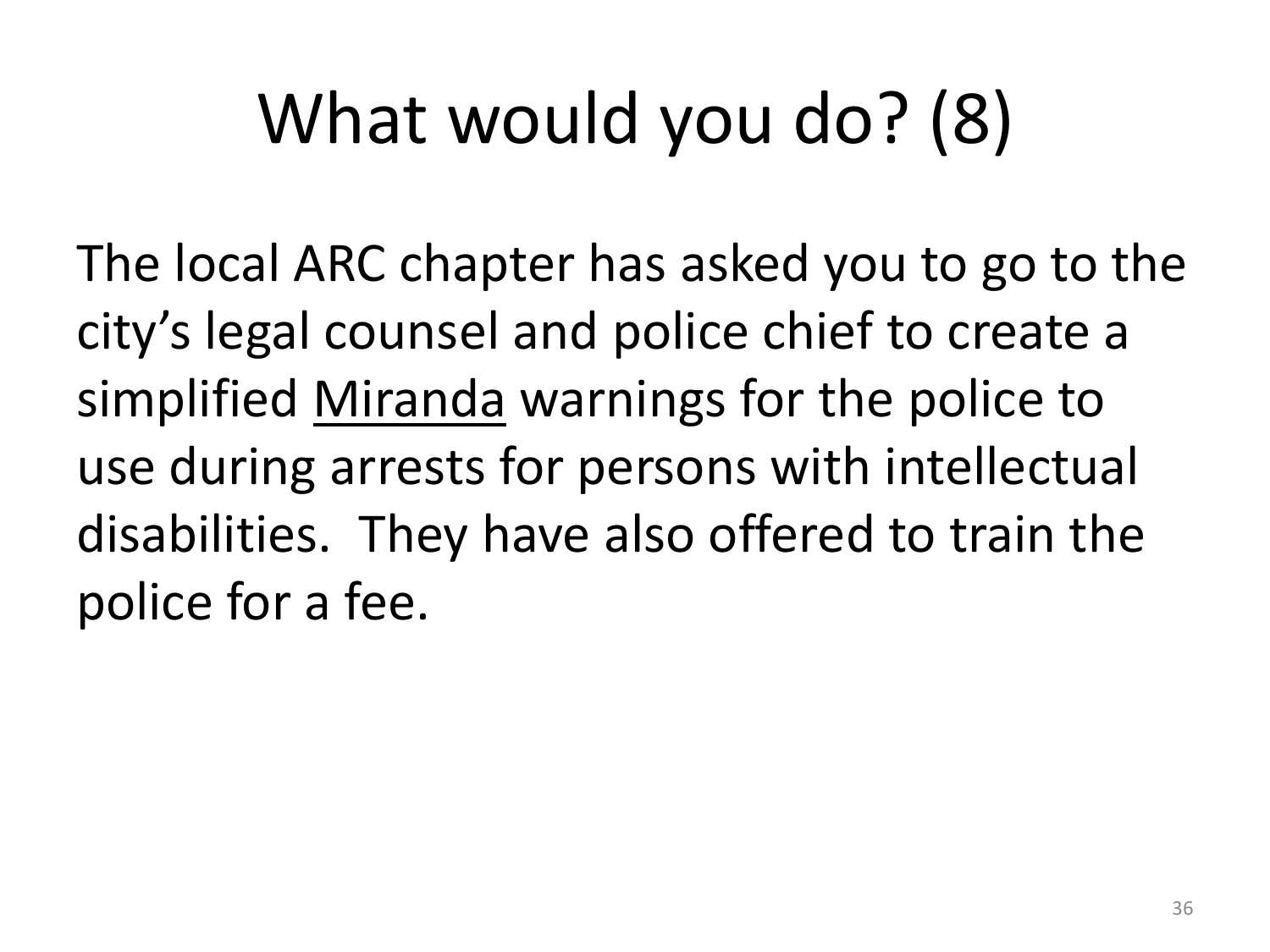## Testing Accommodations

- New Department of Justice guidance on testing accommodations, particularly standardized exams and other high-stakes tests that are gateways to educational and employment opportunities
	- High school equivalency exams (GED)
	- – College entrance exams (SAT or ACT)
	- Exams for admission to professional and graduate schools (LSAT, MCAT, GRE, or GMAT)
	- Licensing exams for trade or professional purposes (bar or medical exams, cosmetology, plumbing)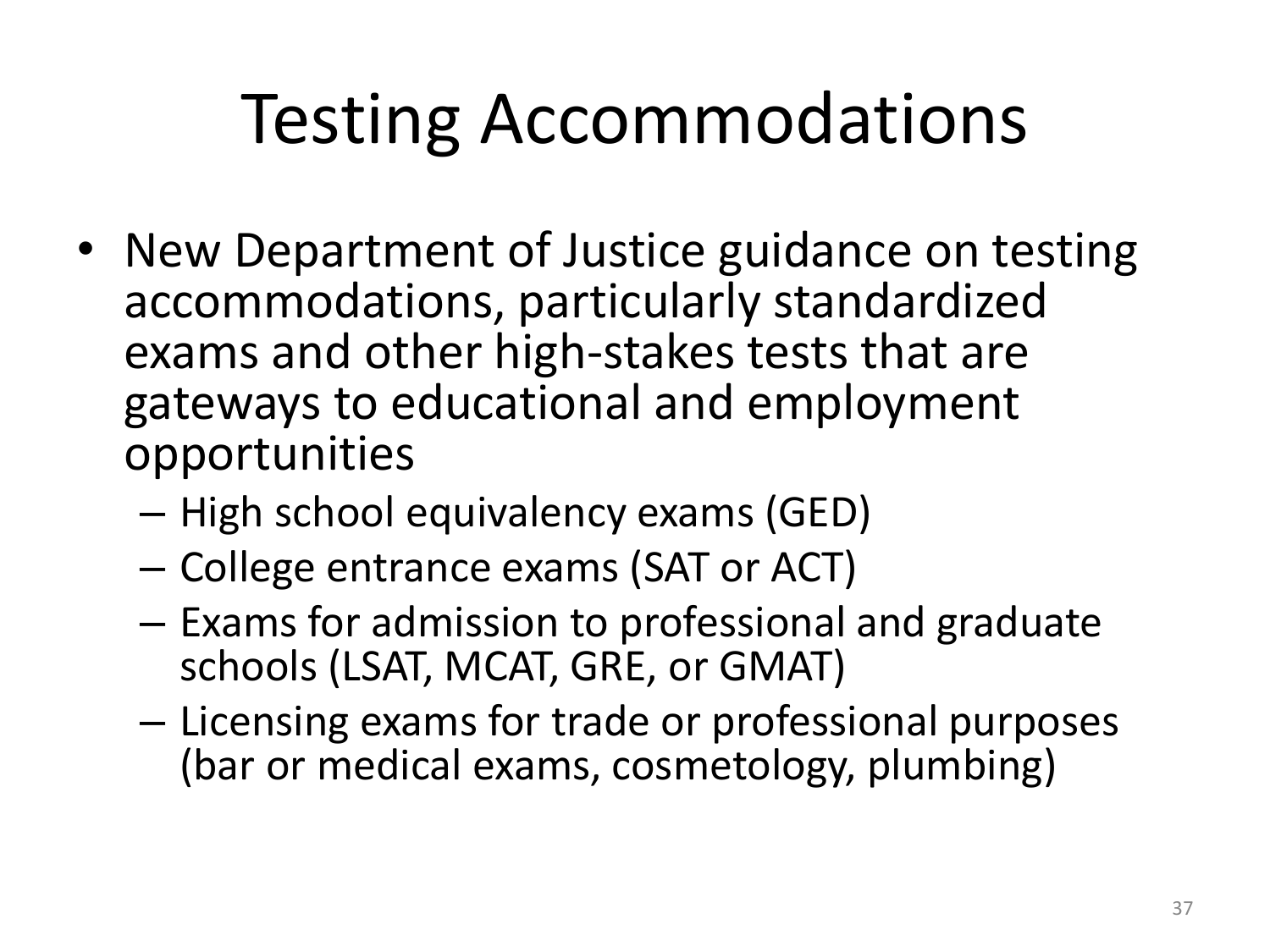### Examples: Testing Accommodations

- Braille or large-print exam booklets
- Screen reading technology
- • Scribes to record answer or dictated notes
- Extended time
- • Distraction-free room
- Physical prompts (for persons with hearing loss)
- Permission to bring and take medications during an exam (e.g., insulin)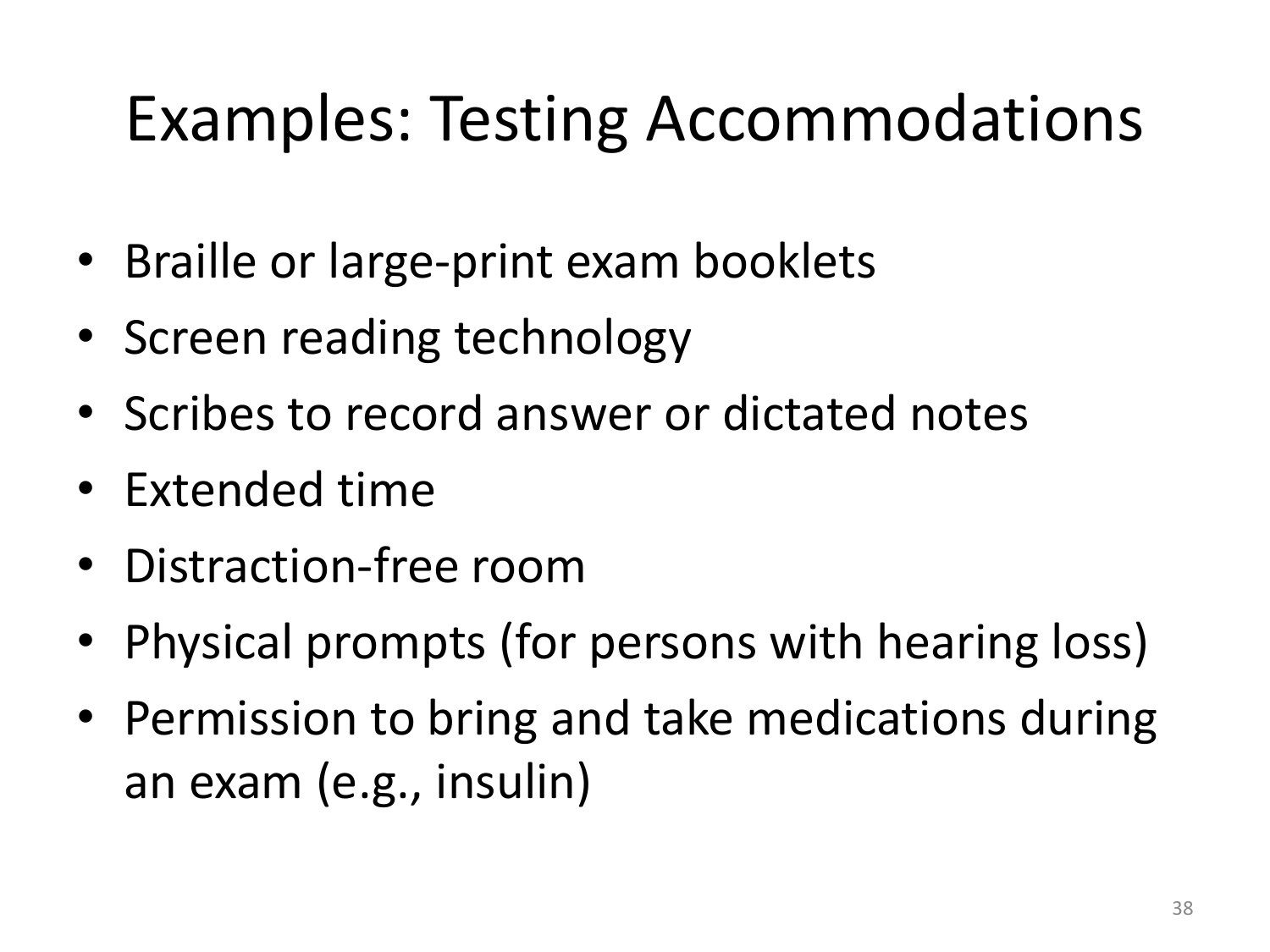# Ticketing (1)

- 2010 ADA rules apply to selling tickets for assigned seats at concerts, plays, lectures, and sporting events
- For single events or for series of events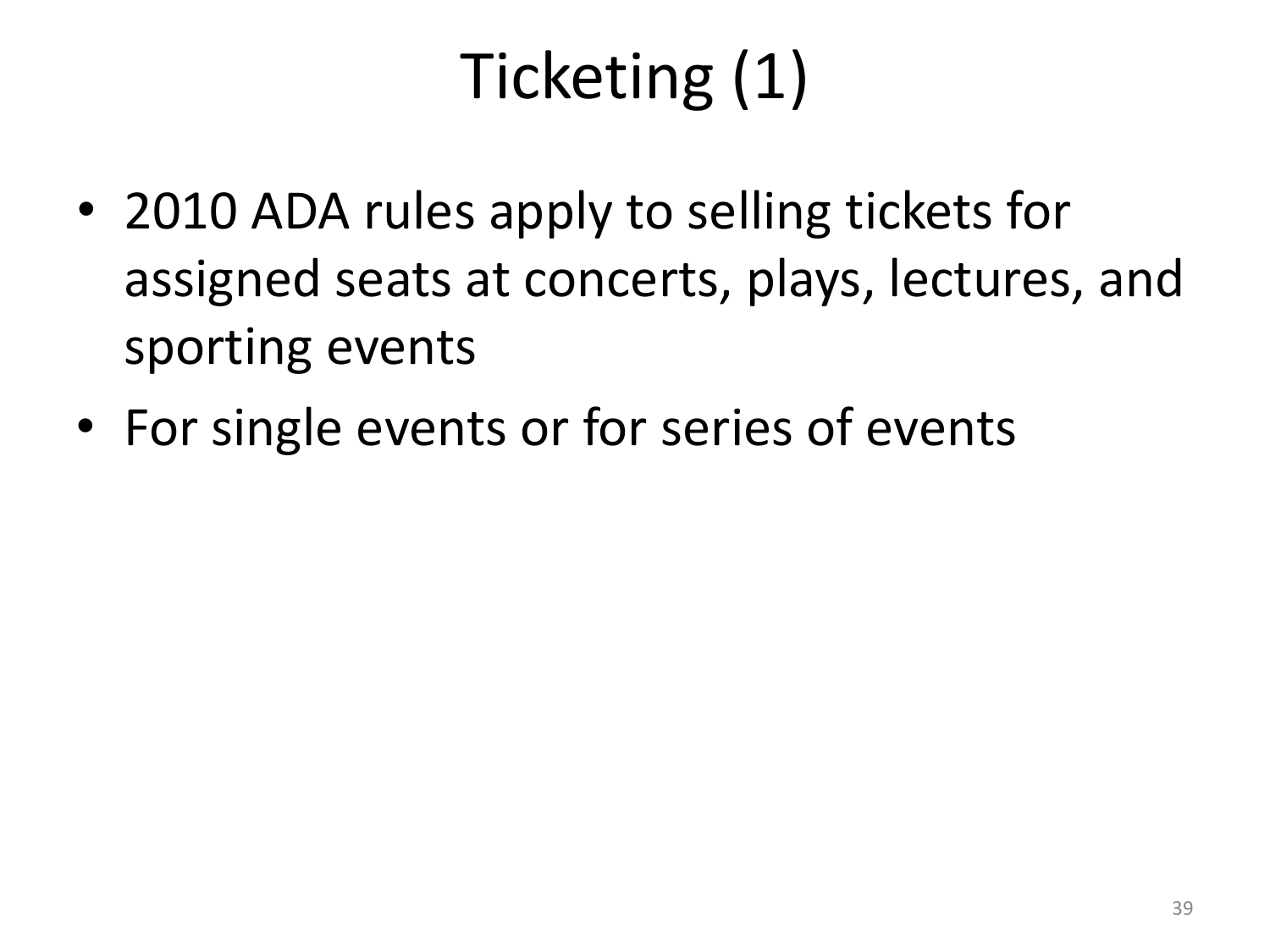# Ticketing (2)

Very specific provisions, covering eight areas, including

- Ticket sales
- Ticket prices
- Identification of available accessible seating
- Purchasing multiple tickets
- Hold and release of tickets for accessible seating
- Ticket transfer
- Secondary ticket market, and
- Prevention of fraud in purchase of tickets for accessible seating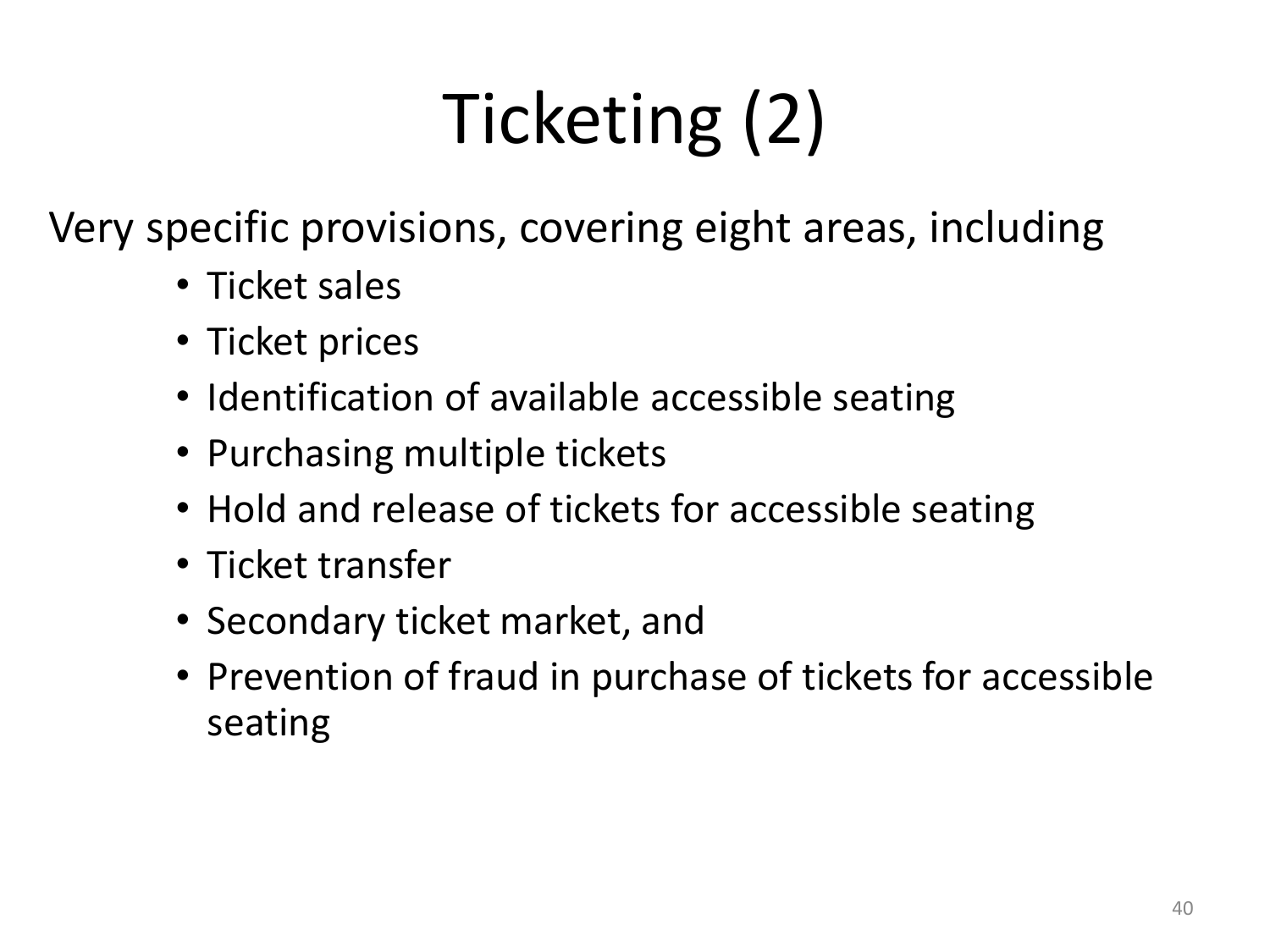### **PRACTICAL TIPS**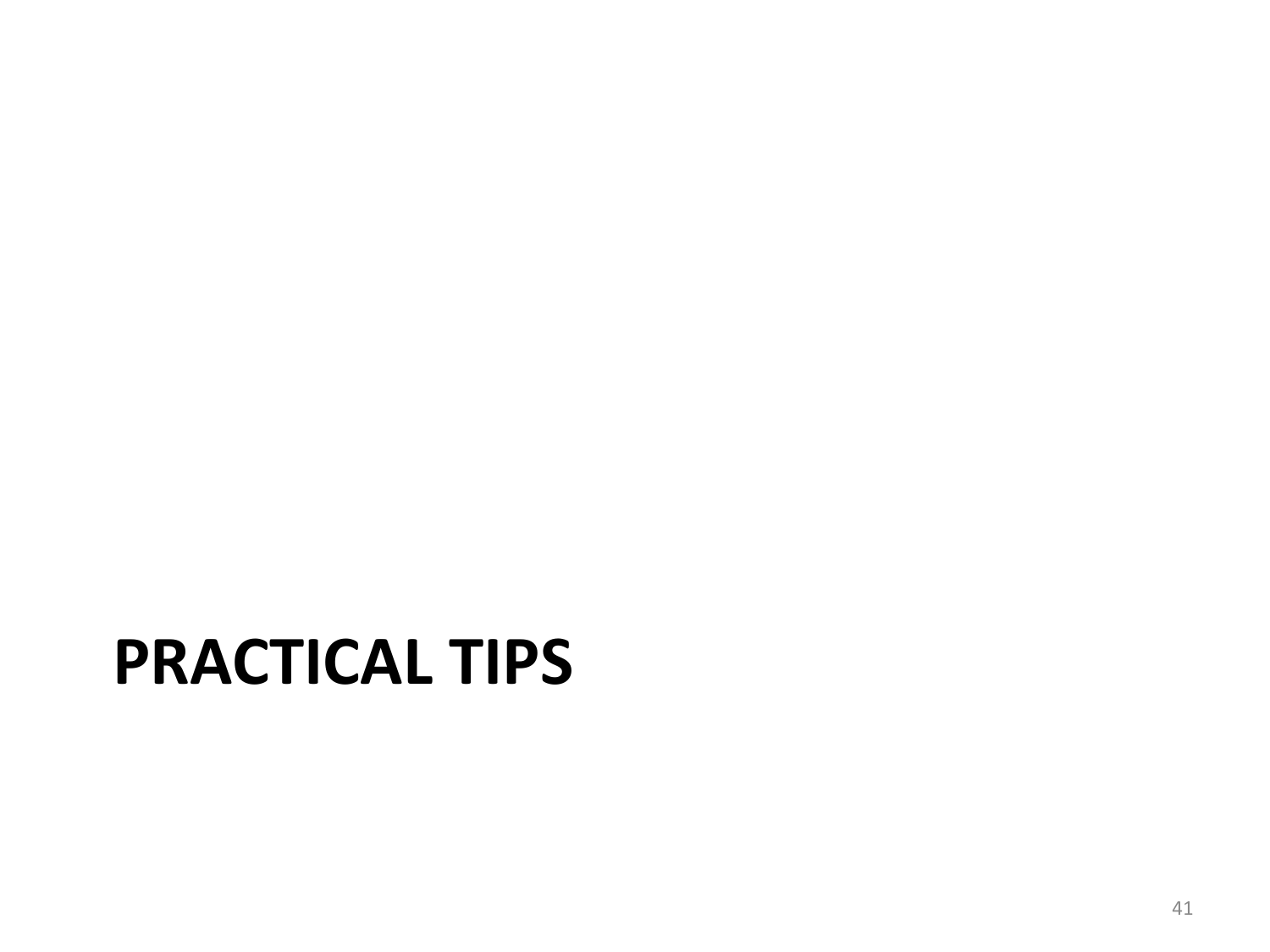### Determining what is reasonable (1)

- If the modification is relatively easy, you may want to just do it.
- If not, evaluate the request and make a determination.
- Do your research first.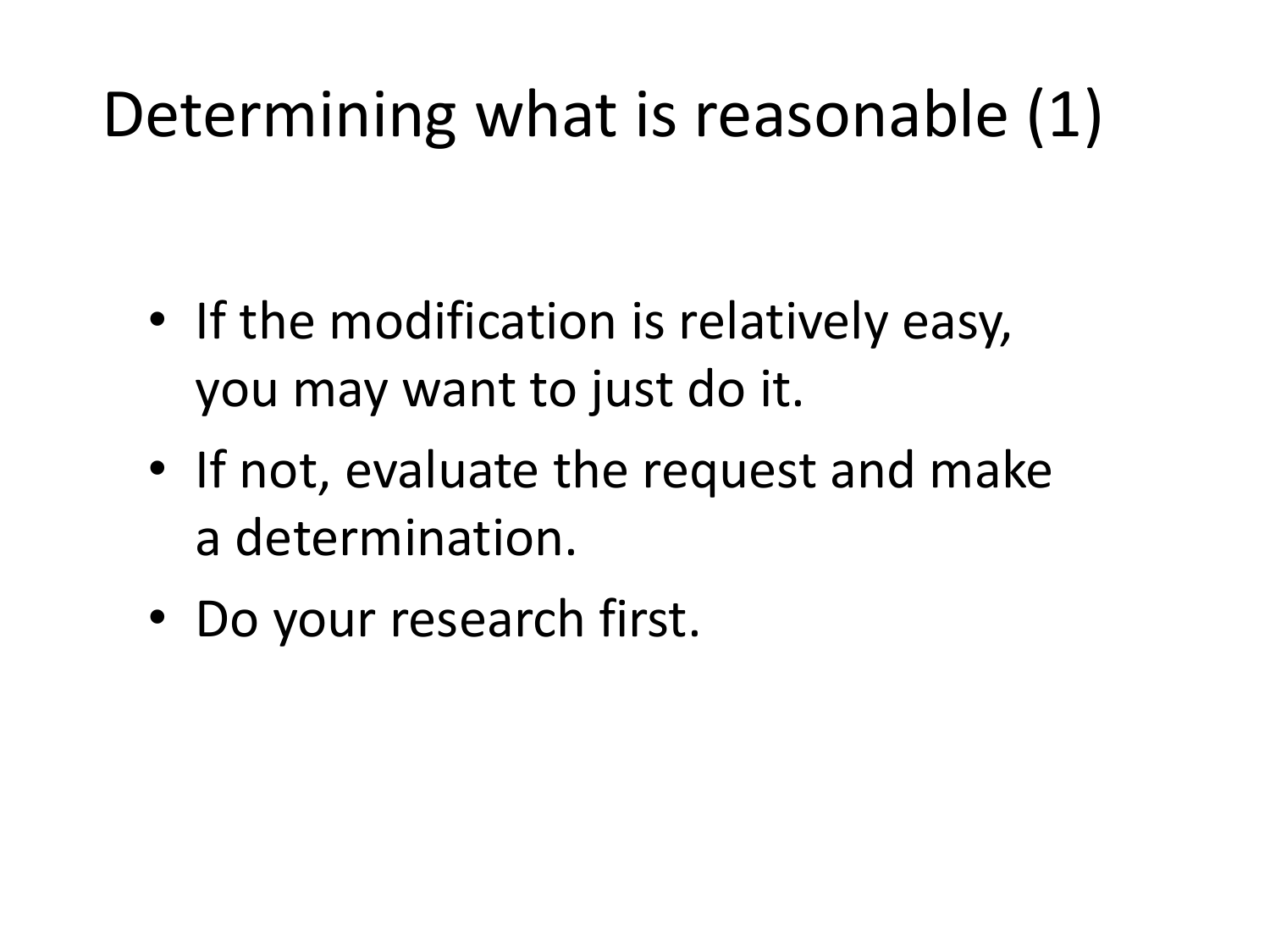# Determining what is reasonable (2) Talk to the requestor

- Is the person a qualified individual with a disability (meets essential eligibility requirements)?
- • Exactly what is requested and why? What is the barrier?
- How will the change make the program or service more accessible?
- Are there alternatives?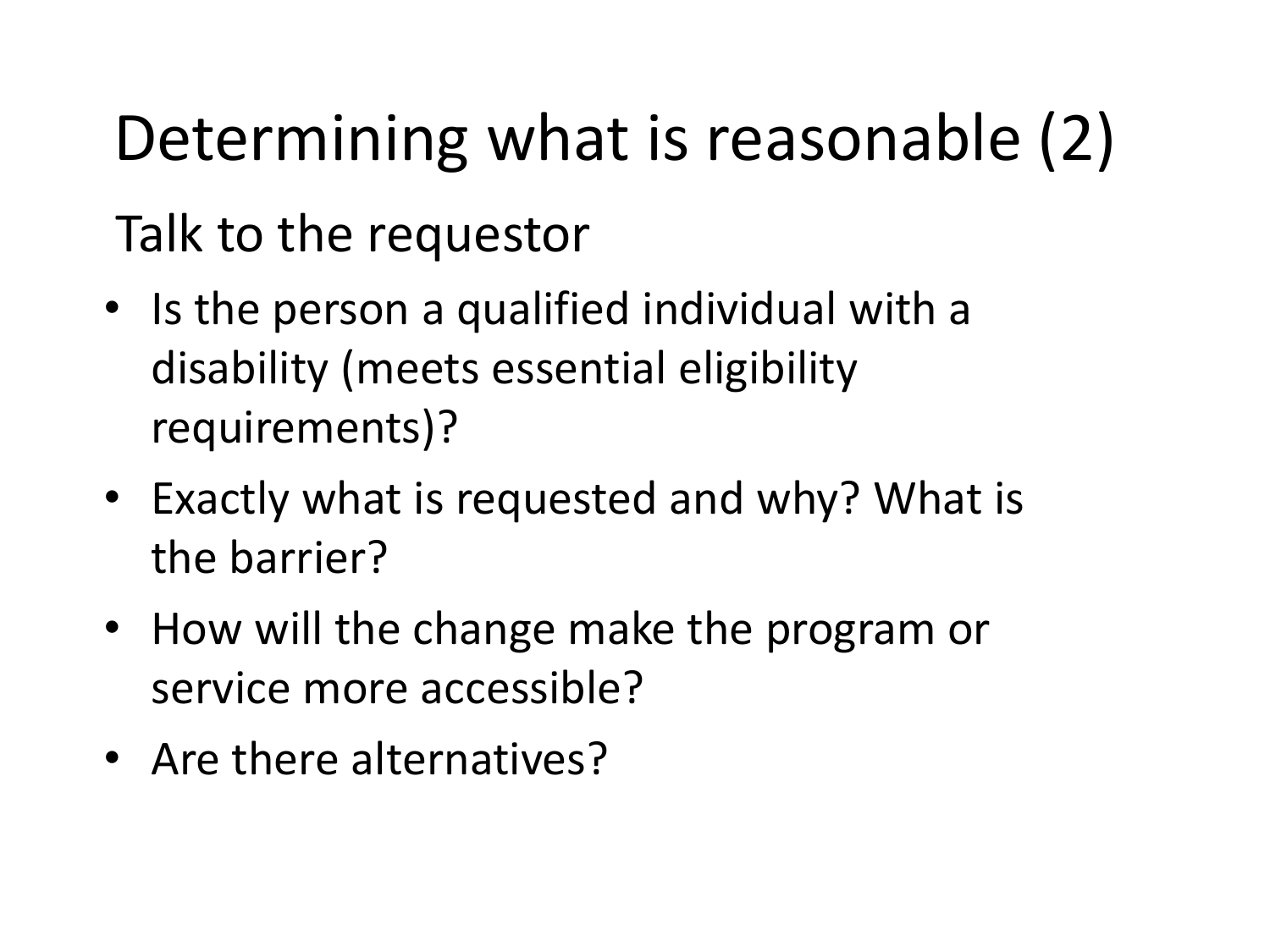### Determining what is reasonable (3)

Understand the program: talk with managers/staff

- Who does it serve? What is its purpose?
- Are there eligibility requirements? Are they necessary?
- Do federal/state laws or regulations mention the requirement?
- How is it described to the public (flyers, web, registration)?
- If the program can not make the change, why not? What can it do?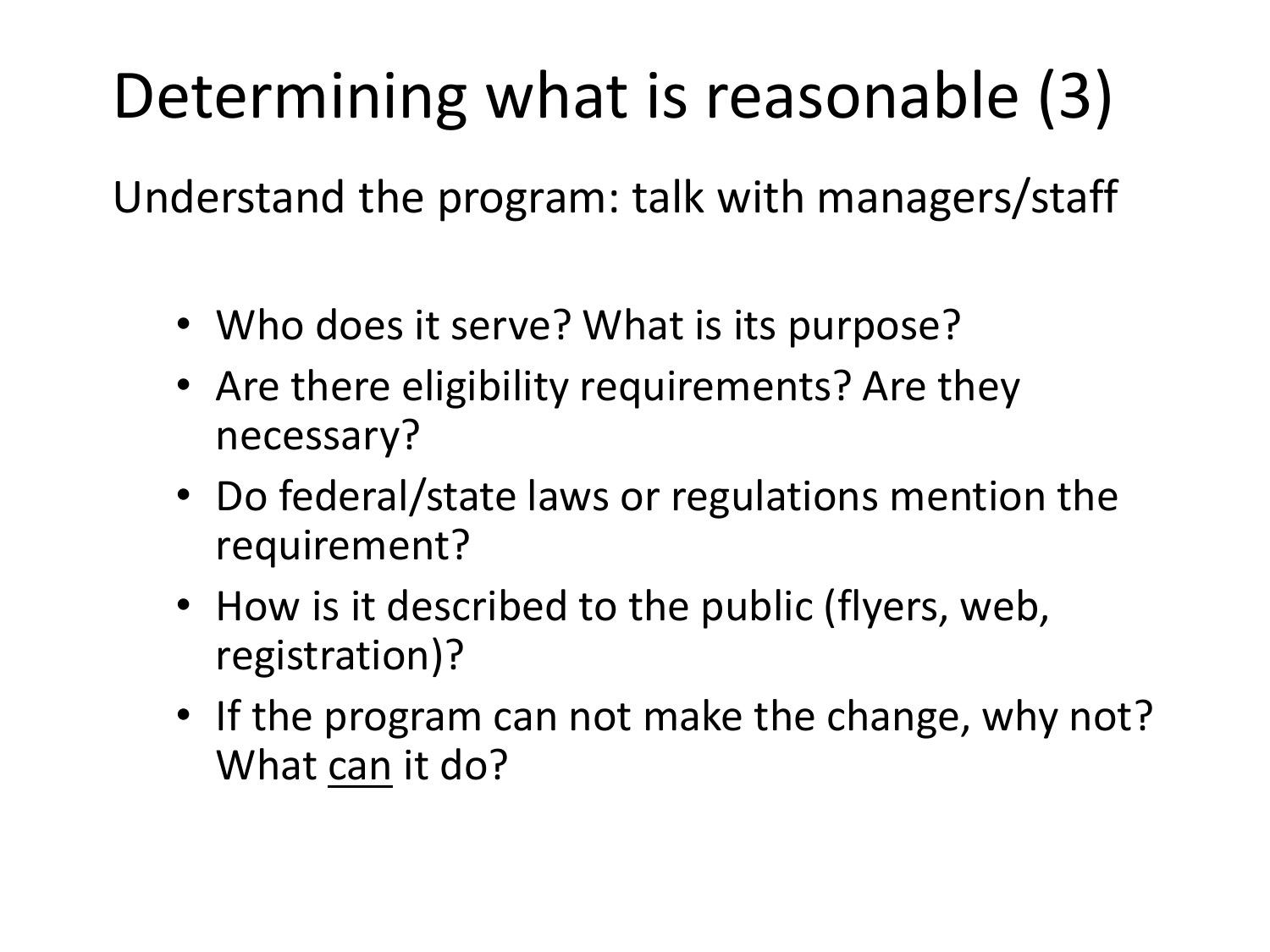### Determining what is reasonable (4)

- Consider resources and defenses
	- Does the modification change the eligibility requirements or change the program?
- Research and make a decision
	- Check resources on line, cases, settlements
	- If denial of specific request, consider alternatives
	- Document any denial and reasons
	- Be ready to explain your decision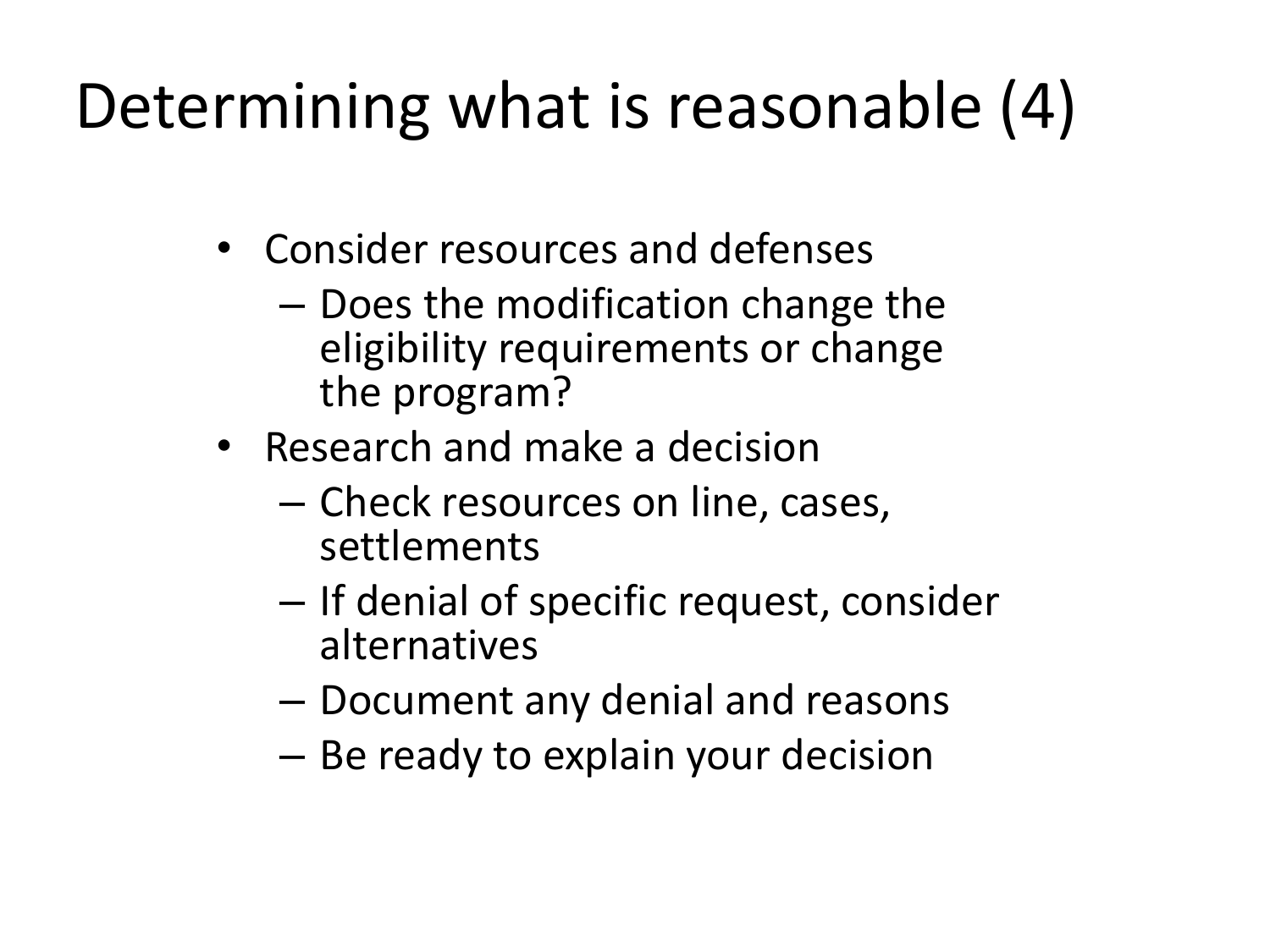### Resources

- Specific guidance on www.ada.gov
	- New ADA Technical Assistance for State and Local Governments
	- Testing Accommodations
	- ADA, July 2015 – Frequently Asked Questions about Service Animals and the
	- Revised ADA Requirements: Ticket Sales
	- Revised ADA Requirements: Service Animals
	- Wheelchairs, Mobility Aids, and Other Power-Driven Mobility Devices
	- Guidance for child welfare agencies, August 2015
- ADA National Network
	- 800-949-4232
	- [www.adata.org](http://www.adata.org/)
- ADA Information Line
	- 800-514-0301
	- 800-514-0383 (tty)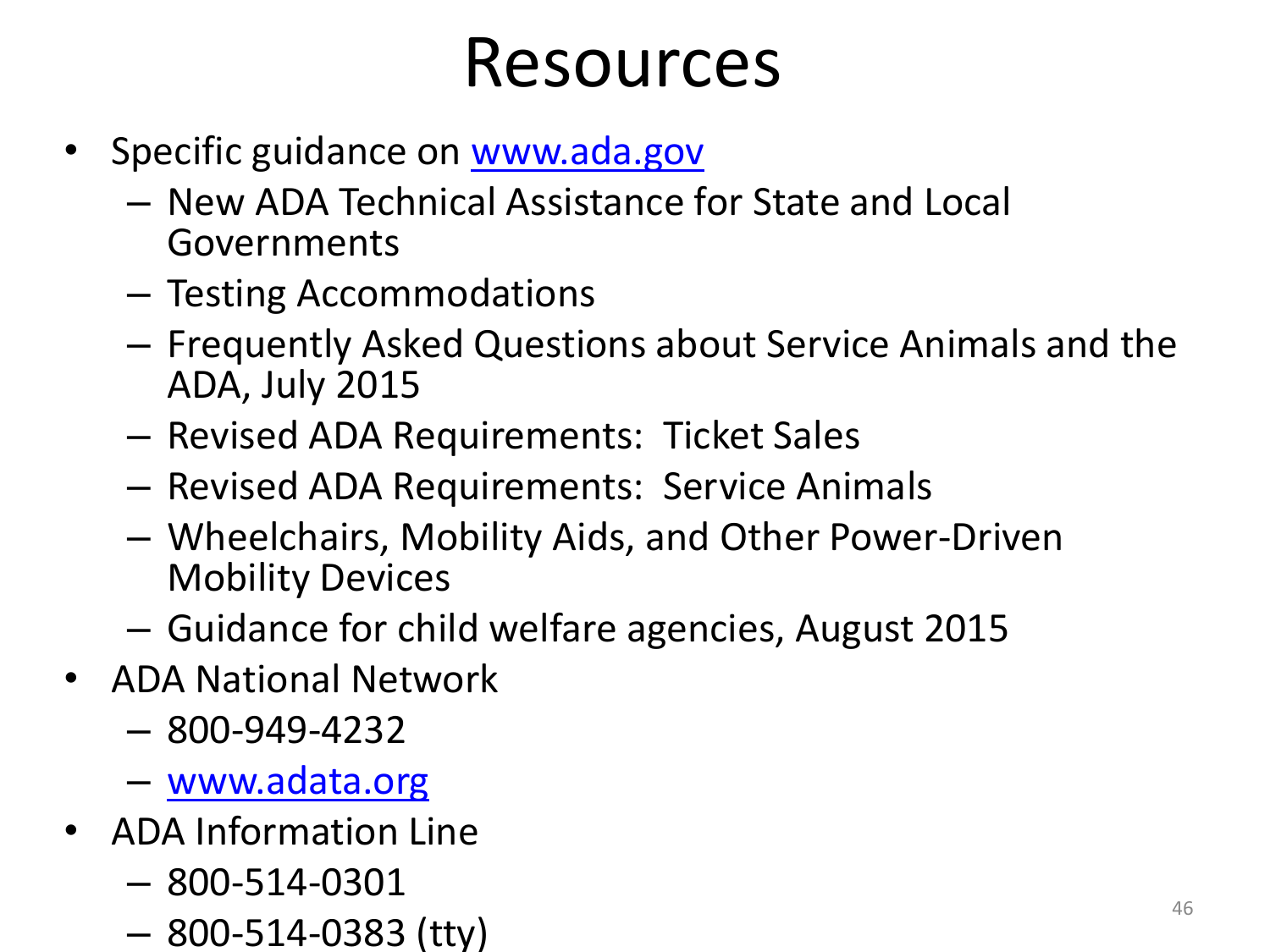## What would you do? (9) Library computer stations

A library is closed for renovation, so patrons must use a very busy nearby library. Mr. Chin, who has multiple disabilities impacting his vision and manual dexterity, requests that he be permitted unlimited time on the one accessible computer instead of following the one-hour limit.

The library manager tells you that patrons are already fighting over the computers and she has had to call the police. She says she cannot make this change. It will set a precedent and she will be inundated with similar requests.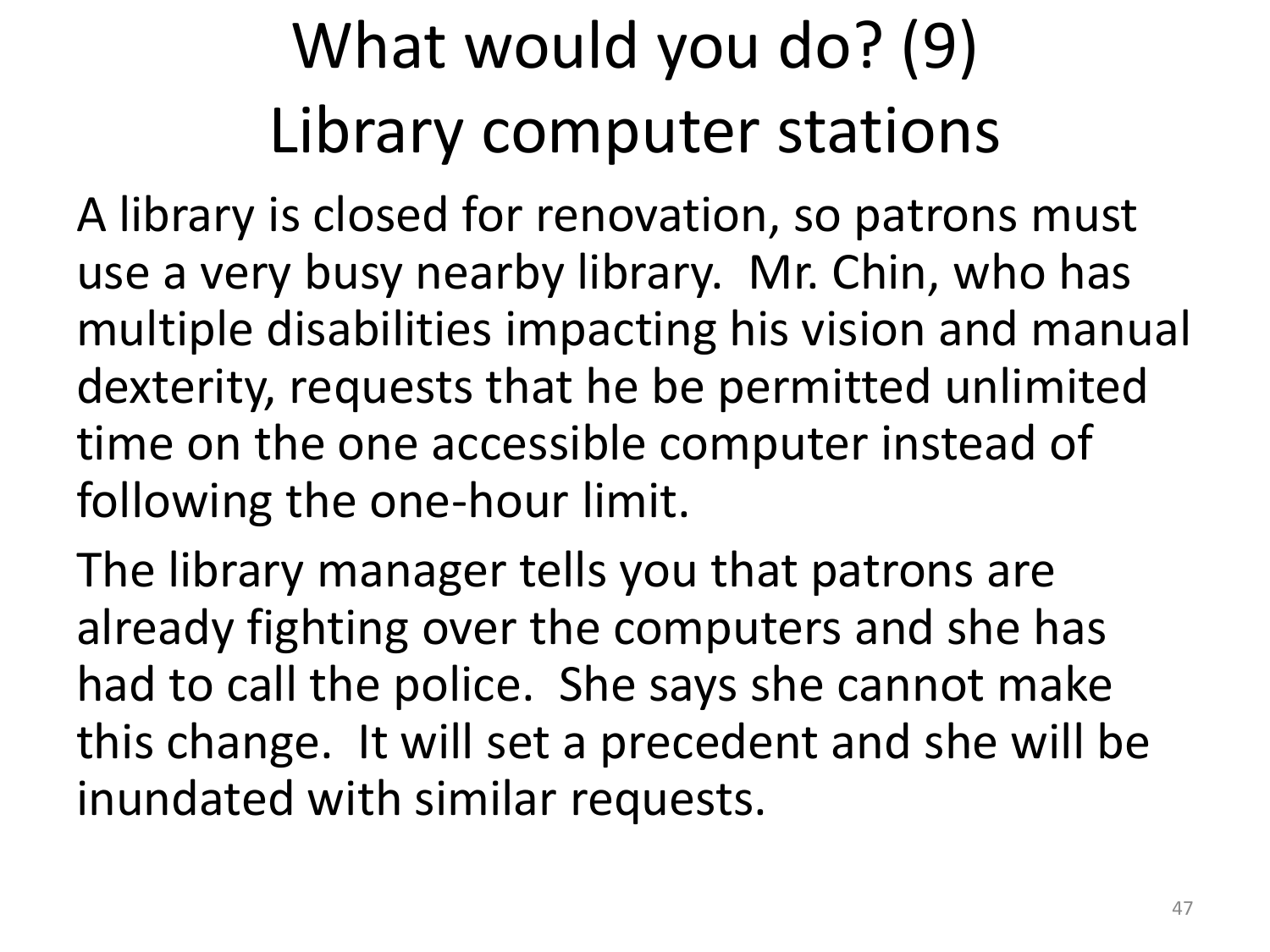### What would you do? (10A) Seating space open to the public (1 of 2)

Recently several people have been staying during almost the entire business hours in your building's public space (lobby, cafeteria, library, neighborhood center). Some of them appear not to have a home or place to go during the day. How would you approach each of these?

 himself or to someone who is not there) in spurts. 1. A man sits in the cafeteria and talks softly (often to

2. A woman sits in the lobby and frequently talks loudly (often to herself or to someone who is not there), sometimes yelling and talking nonsense.

3. Same as 2., but in a library.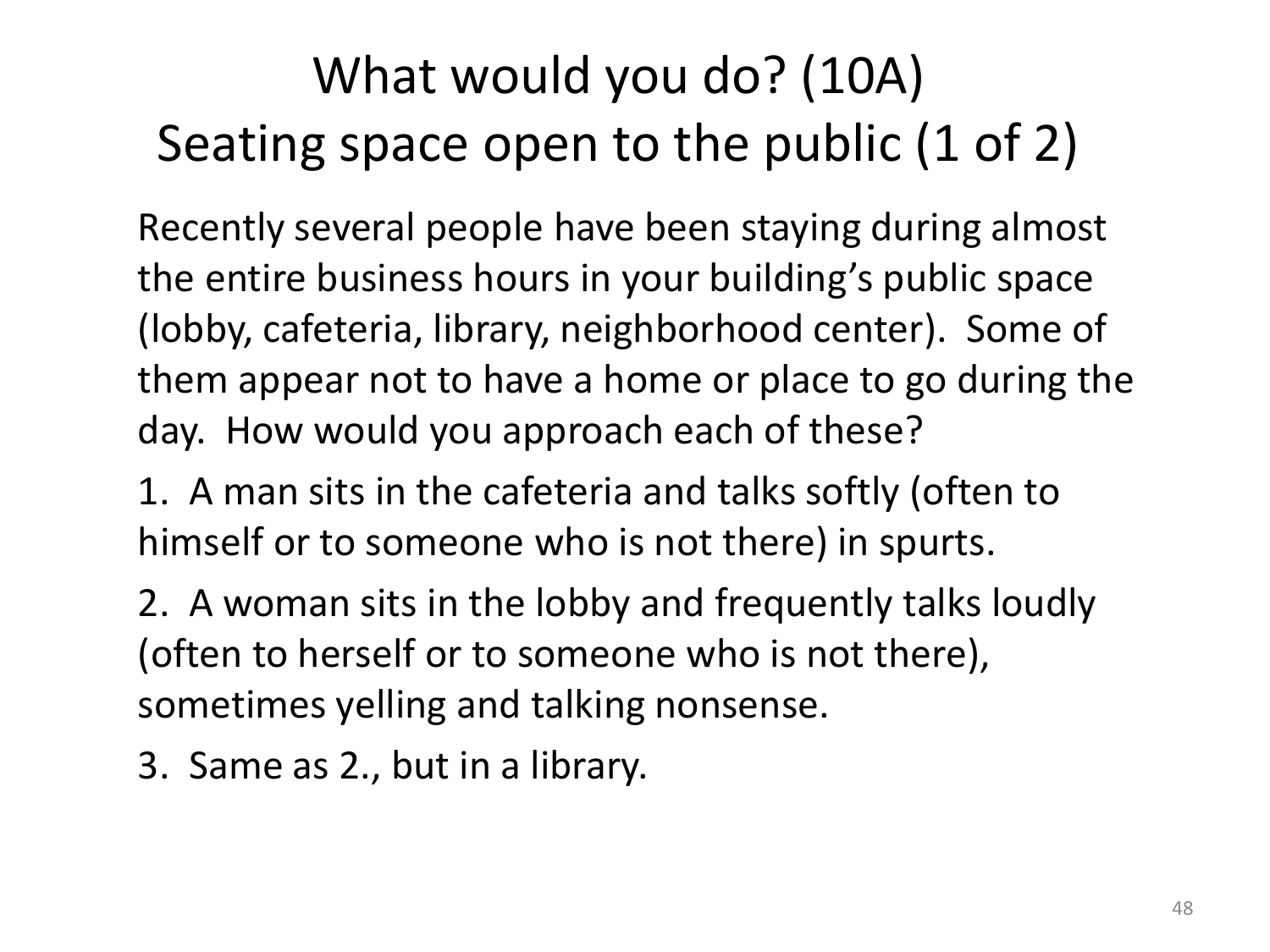### What would you do? (10B) Seating space open to the public (1 of 2)

4. A woman who uses a walker and walks slowly has an accident a few times a week because she cannot make it to the accessible bathroom on time. The building maintenance staff is complaining to you about the extra and unexpected cleaning they have to do.

5. A woman who uses a wheelchair has several complaints: There is not adequate space for her to get between tables in her wheelchair. There is no table that she can pull up to in her chair. The people in the cafeteria refuse to carry her tray or drink to her table.

6. You have had a few people with disabilities who are accompanied by personal aides of the opposite sex; the person with a disability wants to use the public restroom, but all the restrooms are single-sex.  $\qquad \qquad \qquad \text{and}$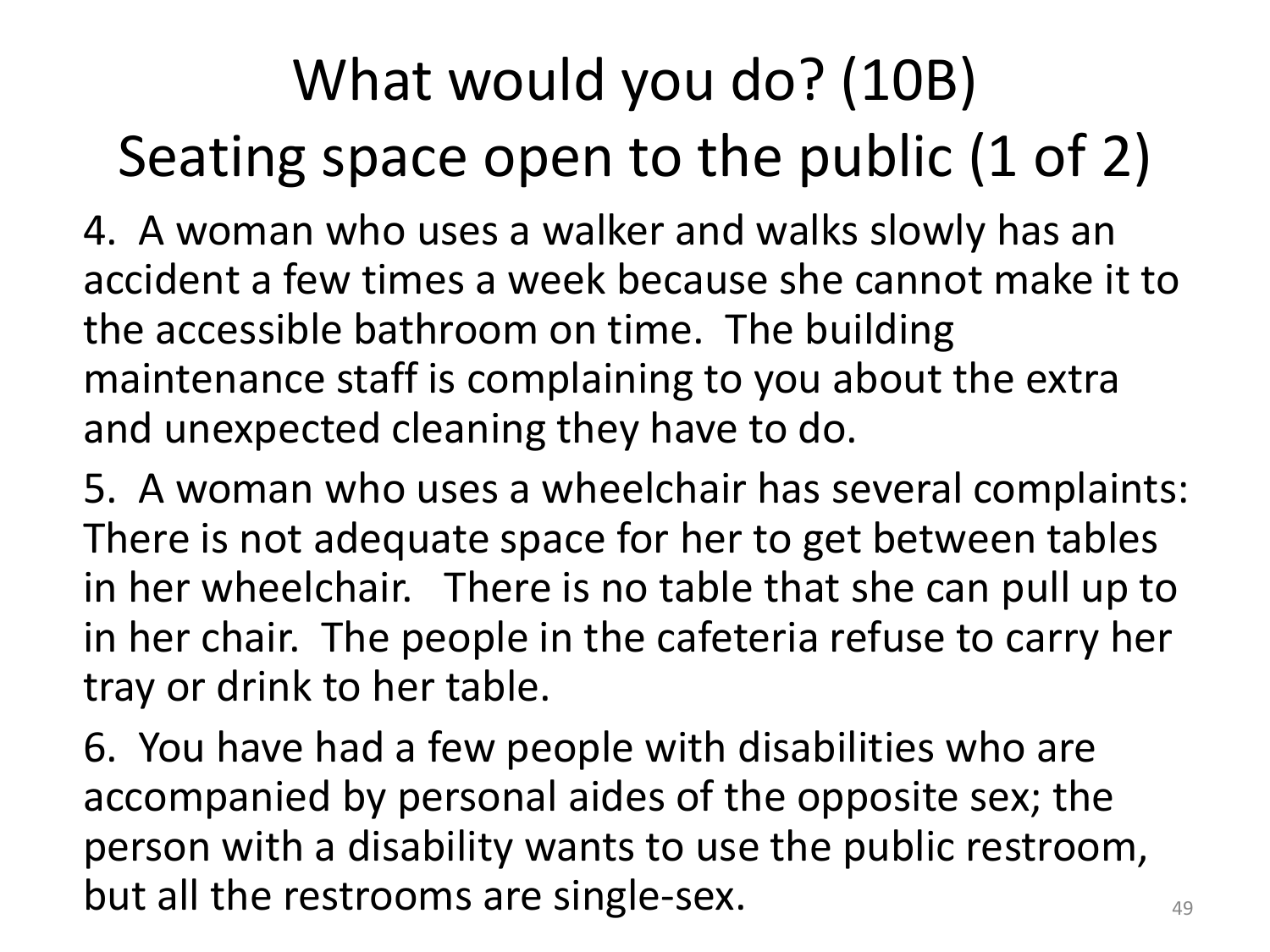## What would you do? (11) Mobile medical care

The County operates a mobile health care screening van that is not accessible to people with mobility disabilities. Is this a violation of the ADA? If so, what steps can it take to remedy it?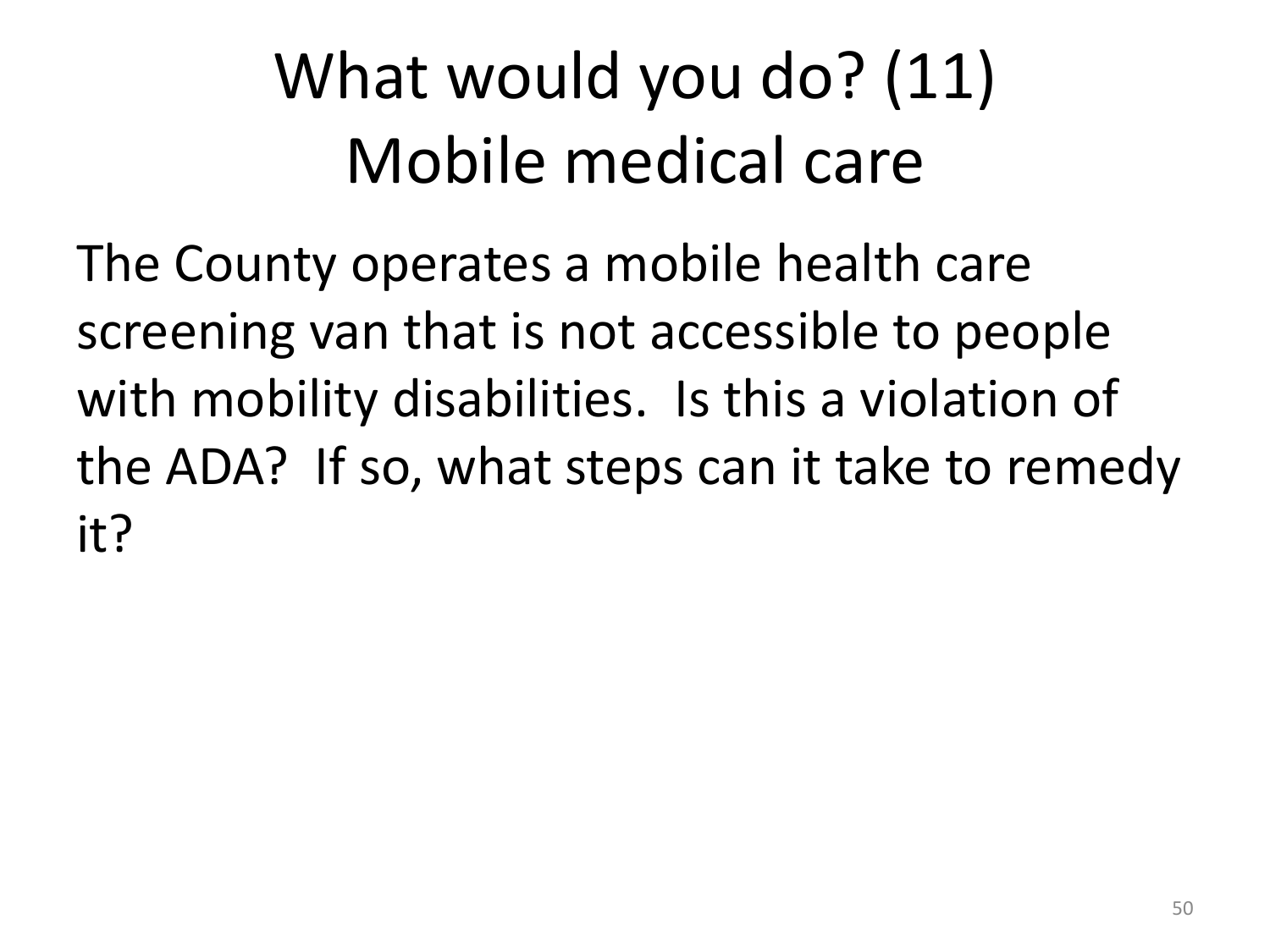#### What would you do? (12) Juror accommodations

The jury has been chosen for a long trial. You receive these requests.

- 1. A juror reveals that she has diabetes and asks that she be able to
- (a) bring a snack into the courtroom and the jury room (both of which are banned by the court's policy), so she can control her blood sugar,
- (b) take breaks to monitor her glucose levels.
- 2. A juror reveals that she has narcolepsy, which causes her to fall asleep suddenly and involuntarily. She asks that
- (a) a juror or someone else be assigned to nudge her if she falls asleep
- $(b)$ she be allowed to take a short nap if necessary at times.

3. That same juror reveals that she also may lose consciousness for about 30 minutes if she is startled or sneezes. Although this has only happened a few times to her, she wants you to be aware of it and to allow a short recess if that happens.

take effect and for his assistant to bathe and dress him for the day.  $51$ 4. A juror who has a severe mobility disability asks to bring his personal assistant with him and asks that he not be required to be present before 9:30 a.m., because he has to wake up four hours before he leaves his home, in order for his medication (which he takes in the morning) to